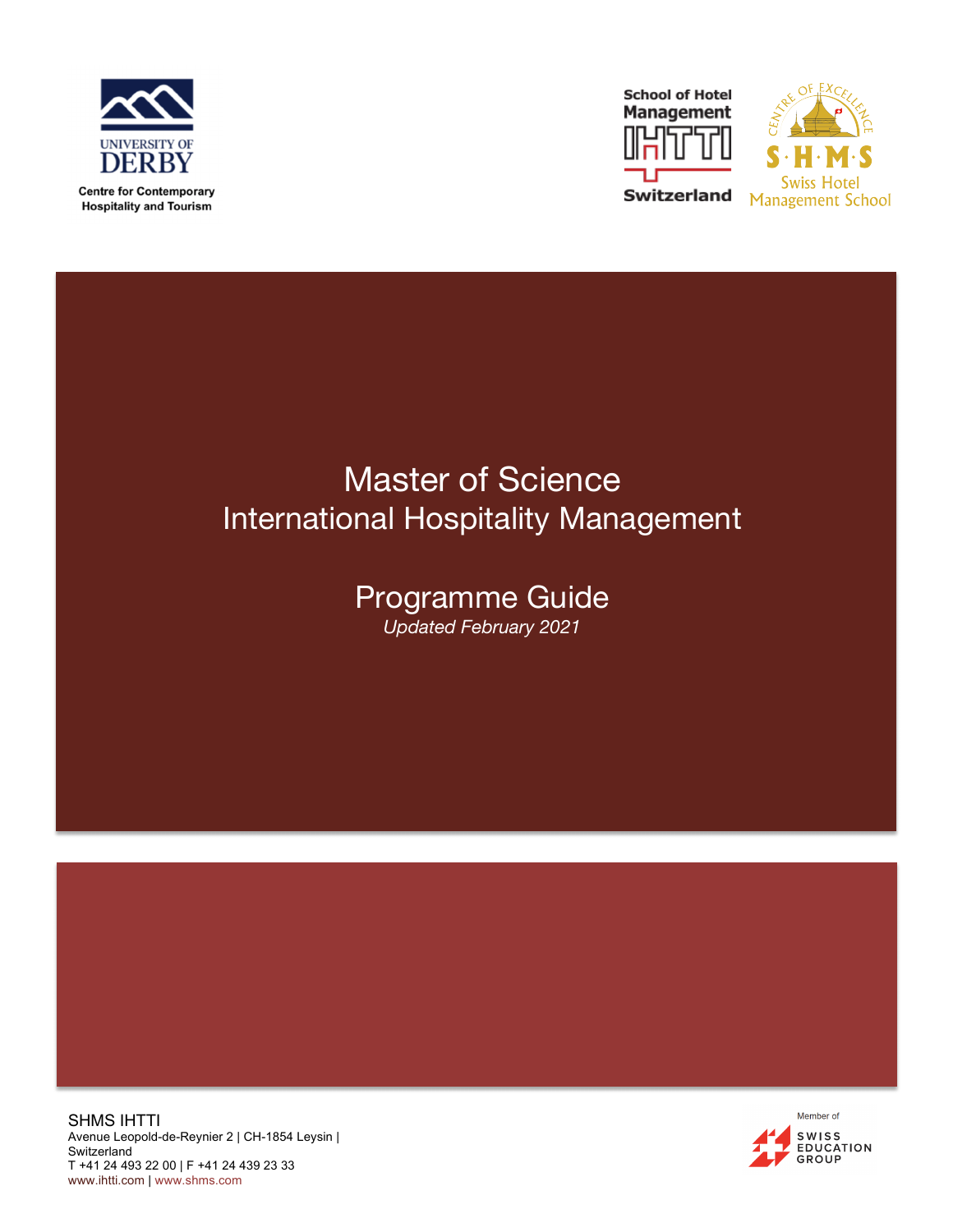

# **Welcome**

### Dear Student,

A very warm welcome to you on behalf of the MSc teaching team. In choosing the service industry you are choosing one of the most interesting and fastest growing sectors, which offers a fascinating choice of careers and opportunities worldwide.

The MSc programme comprises students of different ages, backgrounds and experiences, and the teaching team welcomes this diversity and the unique flavor it brings to the programme. In partnership with you, we aim to offer a high-quality educational experience together with the skills required to meet the needs of a dynamic industry.

The information contained in this booklet is intended to aid your understanding of the context in which your programme operates. Please note that although the information is accurate at the time of printing, the team, with student input, is constantly reviewing the content and administration of the course and this may lead to changes in some of the material presented. Procedural and operational information is also included, and the handbook should be retained for reference throughout your time at SHMS IHTTI.

> Andrea Leuenberger *Program Manager*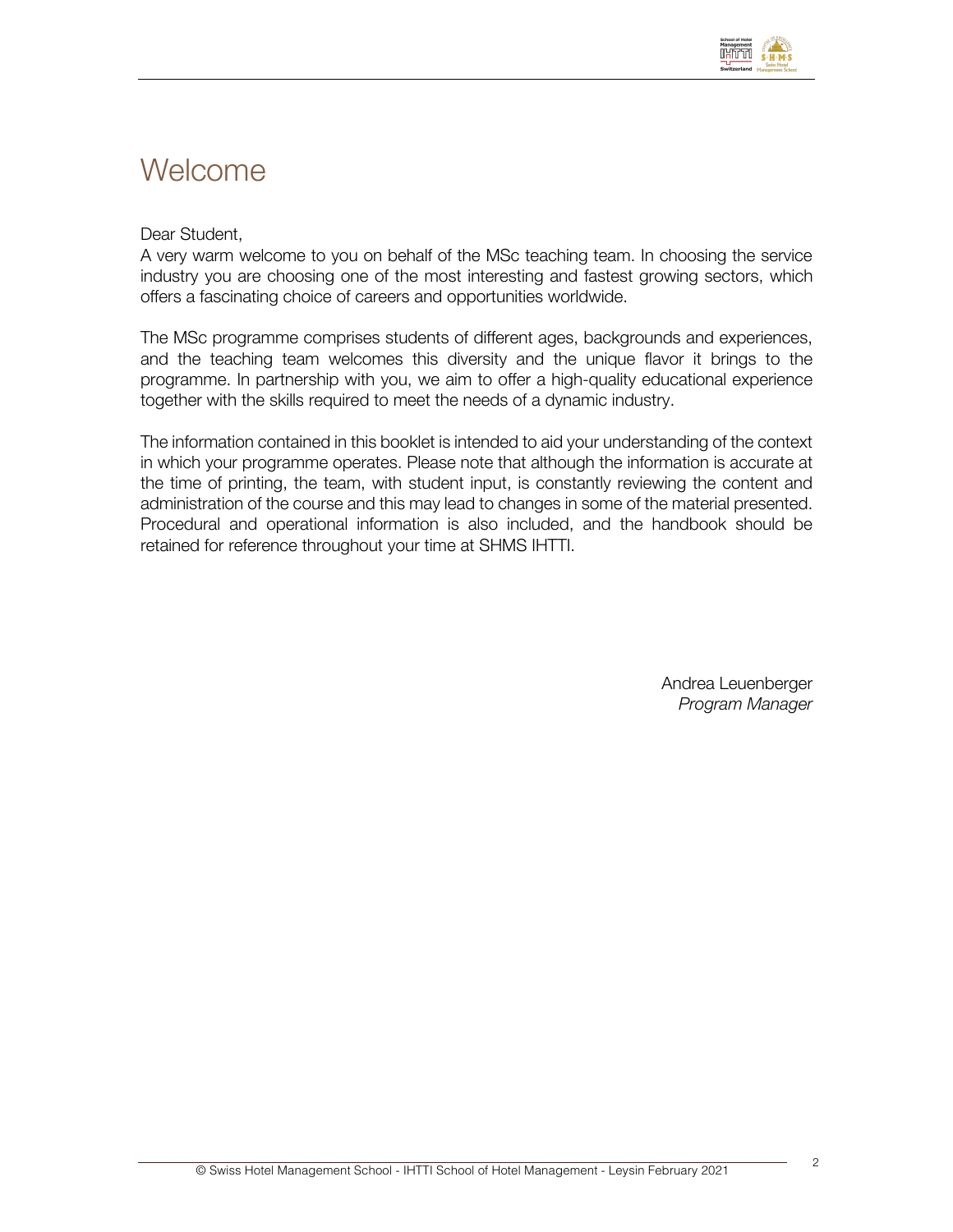

# **Contents**

|    | 1. Who's Who on Your Programme                    | 4  |
|----|---------------------------------------------------|----|
|    | 2. Communication and Attendance                   | 5  |
| З. | MSc Programme                                     | 7  |
|    | 4. Learning and Assessment                        | 9  |
|    | 5. Submissions of Assessments                     | 10 |
|    | 6. Academic Offences                              | 15 |
| 7. | Programme Quality Monitoring                      | 16 |
| 8. | General Information                               | 18 |
|    |                                                   |    |
|    | Appendix I: Module Descriptors                    | 20 |
|    | Appendix II: Timetable for Assignment Submissions | 24 |
|    | Appendix III: Postgraduate Grading Scale          | 25 |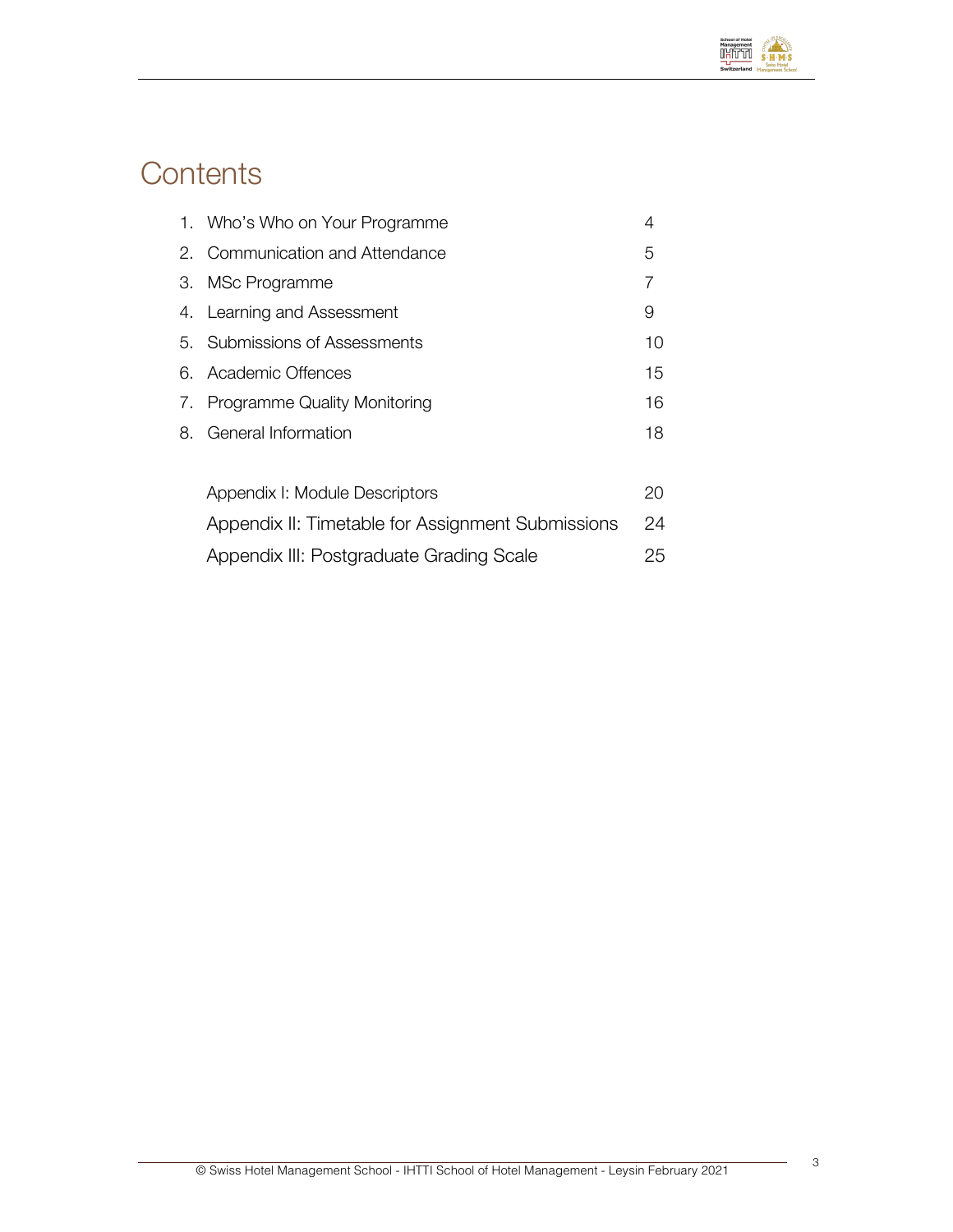

# 1. Who's who on your programme?

### Your Programme Manager - Mr. Andrea Leuenberger

### Module Leaders

In most instances, your first point of contact should be your Module Leader who is responsible for ensuring the quality and development of the module. Thus, if you have a problem with the module, or wish to discuss elements such as teaching and assessment, you should initially speak with the Module Leader:

| Evidence Based Learning                 | Ms. Lindsey Thomas    |
|-----------------------------------------|-----------------------|
| Sustainable Value Creation              | Mr. Roel Brinkman     |
| Content & Social Media Strategies       | Mrs. Laureline Wilain |
| Managing Risk & Uncertainty             | Mr. Mikhail Romanenko |
| Strategic Revenue Management            | Mrs. Vanessa Mendes   |
| Innovative Concept Creation             | Mr. Erich Steinbock   |
| Developing Business Leadership Skills   | Mr. Erich Steinbock   |
| Project Management                      | Mr. Gilles Charlet    |
| Strategic Experience Design & Ops Mgmt. | Mr. Mark Urech        |
| <b>Strategic Direction</b>              | Mr. Patrick Taffin    |

Every member of the Master Teaching Team has a responsibility for maintaining and improving the quality of the programme. However, Ms. Andrea Leuenberger (aleuenberger@shms.com) has a particular responsibility in terms of obtaining student feedback, which will be organised through the completion of module evaluation questionnaires and regular Programme Committee meetings with the Master course representatives. Having obtained your views, the team will evaluate the results and discuss ways of capitalising on strengths and remedying problems.

General queries relating to timetabling of assessments, module codes, submission issues, etc. should be dealt with by the academic office. Any queries you may have regarding teaching and assessment of modules should ideally be addressed by the person responsible for delivering the teaching on that module.

The main form of communication used to inform you of general issues such as room changes, timetable changes etc. is the SHMS-IHTTI e-mail system. Make sure you check this on a daily basis.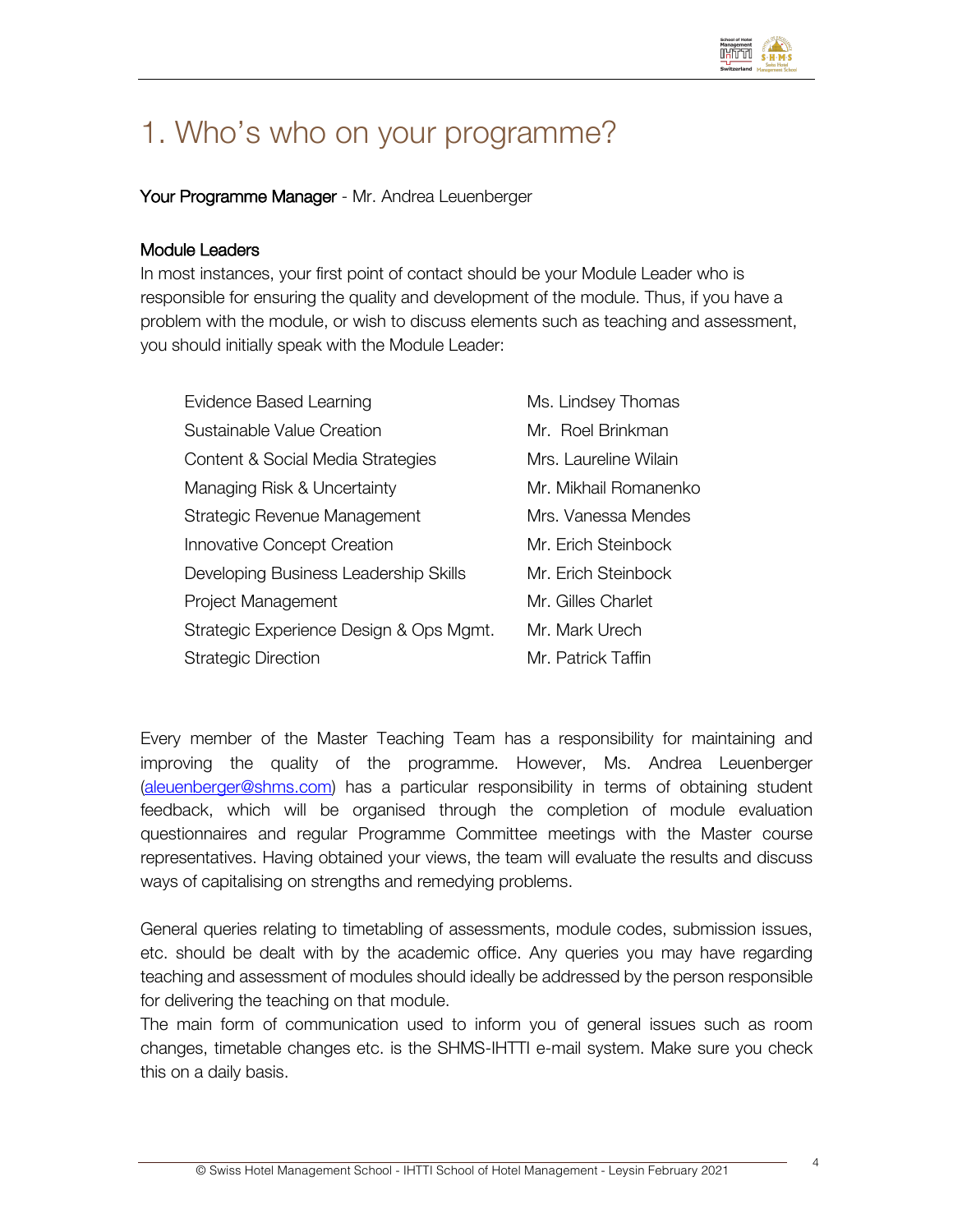

The staff are always happy to talk to students individually; however it is recommended to make an appointment through email in advance.

In other cases, the leadership team is available to you who is there to give you confidential help and advice on a range of issues, both academic and personal. Please contact your Programme Manager for an appointment in these cases.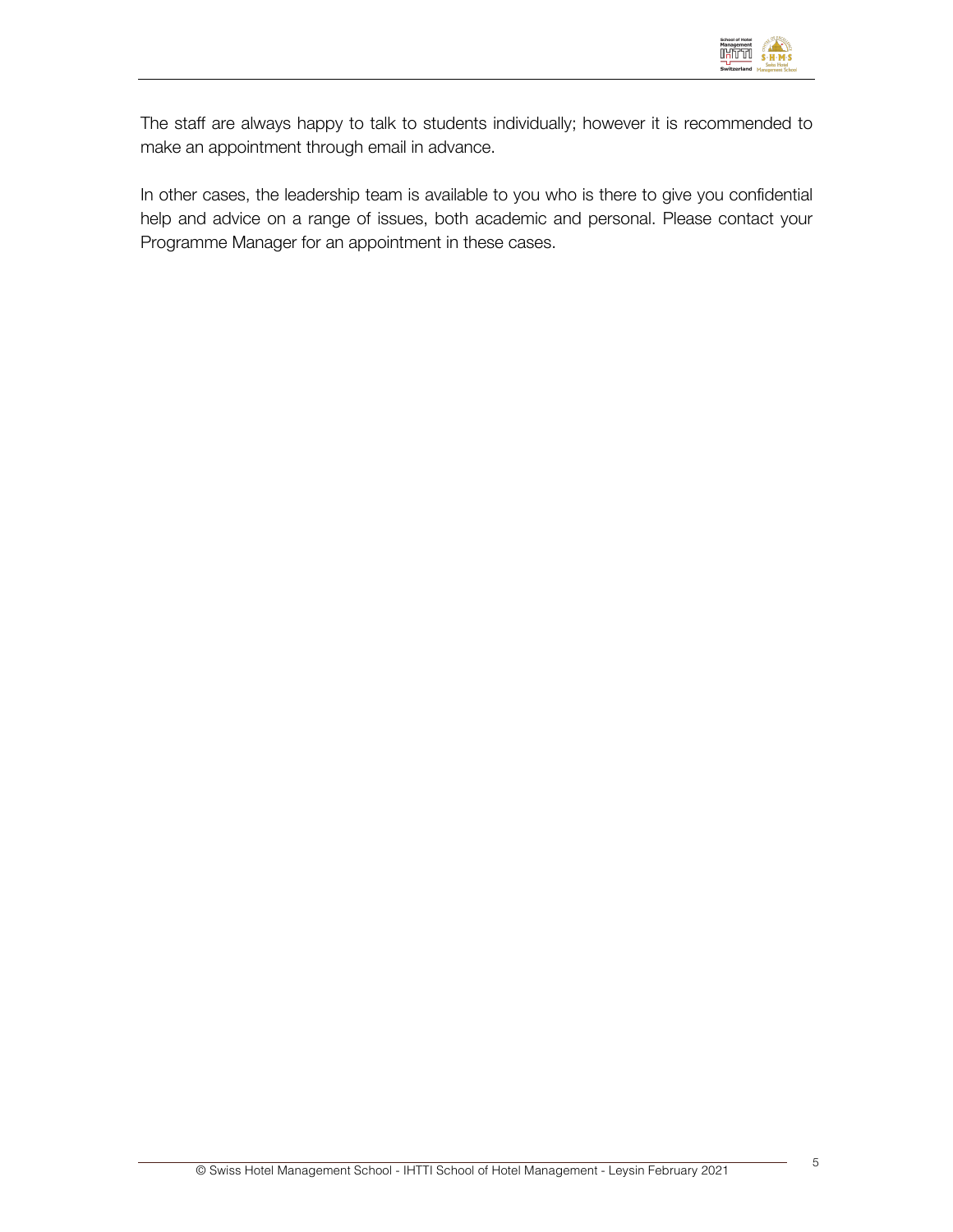

# 2. Communication and Attendance

### **Communication**

Effective communication systems are a vital component of your programme from both the staff and student perspective. The following information is therefore intended to summarise the systems that operate within SHMS.

Your Programme Manager is always your first point of contact for advice on personal and individual academic matters. Please make an appointment with your Programme Manager via email. If the Programme Manager is not available you could contact the Executive Academic Assistant.

General queries relating to timetabling of assessments, module codes, submission issues, etc. should be dealt with by the academic office. Any queries you may have regarding teaching and assessment of modules should ideally be addressed by the person responsible for delivering the teaching on that module.

The main form of communication used to inform you of general issues such as room changes, timetable changes etc. is the SHMS e-mail system. Make sure you check this on a daily basis.

Members of staff are always happy to talk to students individually; however, it is recommended to make an appointment through email in advance.

### **Attendance**

The Student Charter operated by the University of Derby governs the BA regulations on attendance

(See your 3R's Handbook, available online via www.derby.ac.uk/cfq/quality-enhancement/academic-regulations-3rs).

You are expected to attend all timetabled classes, engage in the learning process, submit your work on time, and notify your tutors if you are experiencing difficulties.

In the event of prolonged sickness or absence, contact your Programme Manager immediately. If you are absent due to illness for a number of days you will be asked to produce a medical certificate from a doctor.

This is particularly important if you are concerned about missing a deadline for assignment work. If you find yourself in this situation you must see the Programme Manager to obtain an Exceptional Extenuating Circumstances Form (EEC) and discuss your situation. Failure to do this may result in your work receiving a fail grade.

In order to pass your MScIHM your attendance must be good. A warning system and policy of de-registration will be applied as follows: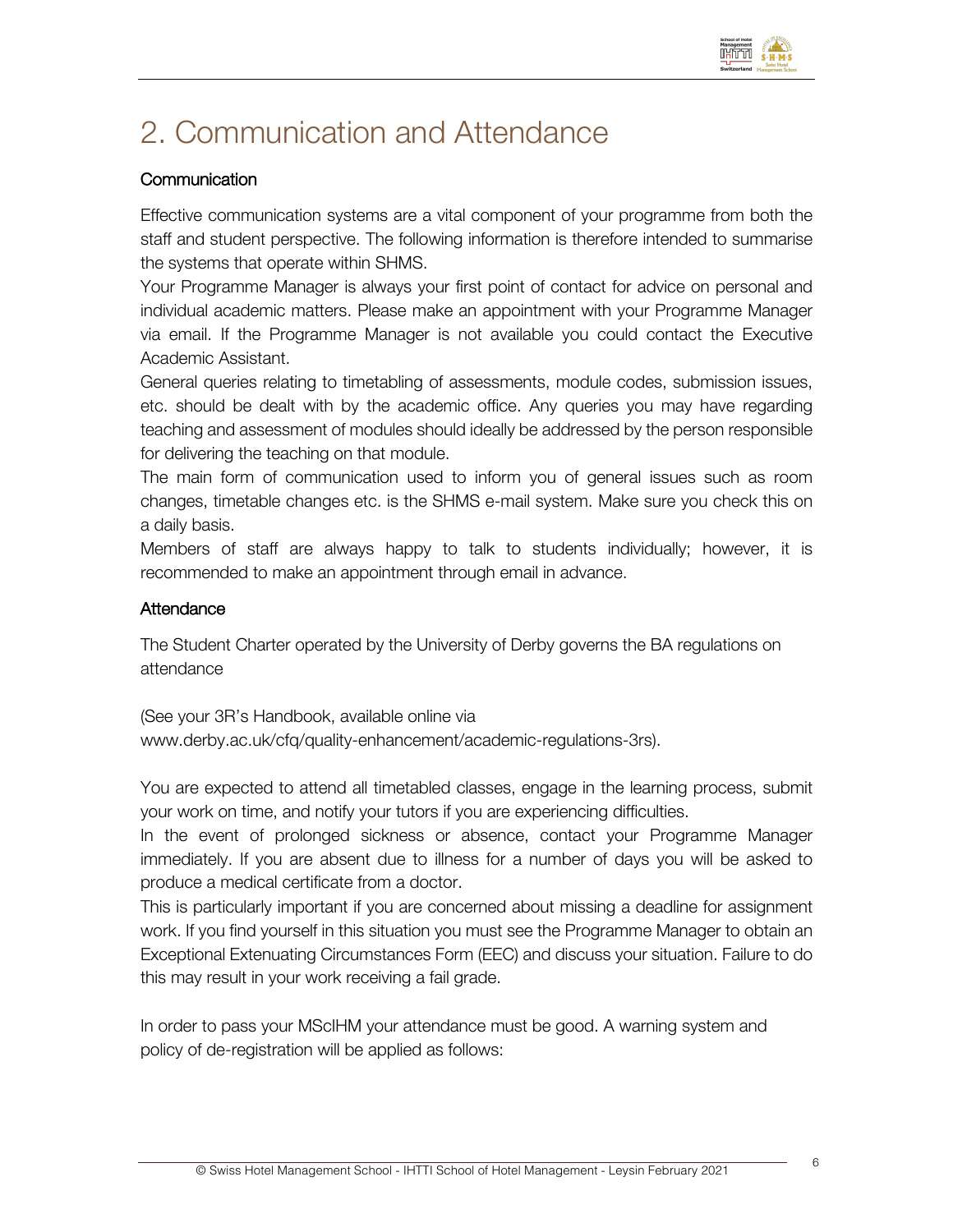

- If you miss 2 sessions in one module, you will receive a first warning. This will inform that you have missed 2 sessions of classes in a specific module and will be kept on file by the Academic Office.
- If you miss 3 sessions in one module, you will receive a Final Warning Letter. This will inform that you have missed 3 sessions of classes in a specific module, and you will be asked to counter sign the letter.
- If you miss a total of 4 session of the same module, you will be deregistered from the module due to non-engagement. As a consequence of de-registration, you will have to retake the module in full. You will be invited for a formal meeting with the Programme Leadership to discuss your intentions for continuation of study.

Should a student arrive for class without being properly prepared, the lecturer may decide to mark that student absent and/or ask the student to leave the class. Preparation for class includes, but is not limited to, homework, pre-reading, cloud activity, research, or any other instruction previously given by the lecturer. Proper grooming is also required.

# 3. Master Programme

## Programme Aim

This Master of Science in International Hospitality Management programme aims to:

- Provide an intensive, balanced academic and practitioner-relevant programme of study for entry level and career development in the field of international hotel management.
- Develop Masters' level skills in hospitality related business sciences and techniques in identification, problem solving and developing strategic and operational plans for management of international hospitality related organisations.
- Provide the international dimension to the study of business and operational strategy in the hospitality industry.
- Focus on the changing consumer in relation to strategic business models, concepts of customer satisfaction and consequent product development.

The MAIHBM seeks to fulfil these aims by providing an intellectual, challenging, postgraduate learning opportunity that enables students to progress in their chosen career and to enhance their opportunities for advancement in the wide range of international industry organisations. Please refer to the MScIHM programme specs for more information.

### Programme Philosophy

The programme detailed in this document is guided by the University's PG regulatory framework. The modules in all of the programme are validated as Level 7, Masters level credits. The PG regulatory framework definitive document describes Level 7 as: "at master's level the student is expected to critically evaluate subject related problems with confidence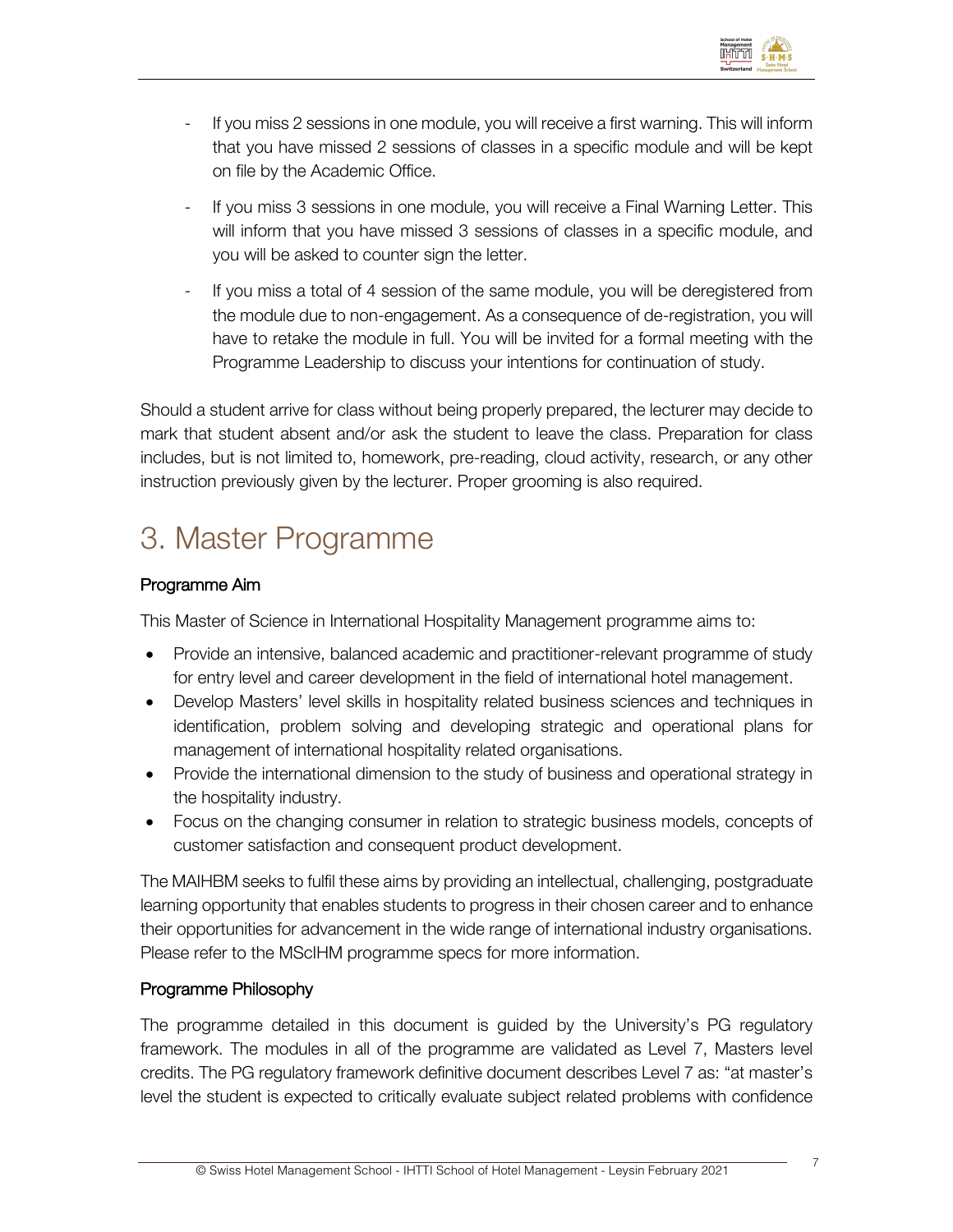

and demonstrate a deep knowledge and understanding of the subject gained through independent modes of learning. The student should be able to identify the issues to address and demonstrate an inclination towards research."

### Programme Structure

The following table provides you with a brief overview of the modules for the programme, the codes and credits awarded for those modules and the assessment strategy.

| <b>Module</b>                                          | Credit   Code |        | <b>Dates</b>                     |
|--------------------------------------------------------|---------------|--------|----------------------------------|
| Evidence-Based Learning                                | 10            | 7HO750 | Week 02-08 / Week 12-17          |
| Content & Social Media Strategies                      | 10            | 7HO706 | Week 01-07                       |
| Sustainable Value Creation                             | 10            | 7HO753 | Week 01-07                       |
| Managing Risk and Uncertainty                          | 20            | 7HO764 | Week 02-08                       |
| Strategic Revenue Management                           | 10            | 7HO711 | Week 01-07 / Week 08             |
| Innovative Concept Creation                            | 10            | 7HO751 | Week 09 - 10                     |
| Developing Business Leadership Skills                  | 10            | 7HO701 | Week 10 - 11                     |
| Academic Skills                                        | 0             | 7HO512 | Week 08                          |
| <b>Strategic Direction</b>                             | 20            | 7HO708 | Week 12 - 17                     |
| Project Management                                     | 10            | 7HO707 | Week 12 - 17                     |
| Strategic Experience Design & Operations<br>Management | 10            | 7HO763 | Week 12 - 17                     |
| Independent Scholarship<br>0r                          | 60            | 7HO704 | Proposal Week 15 /<br>Final work |
| <b>Integrated Business Project</b>                     |               | 7HO703 | January 7th 2022                 |

### Awards

Full completion of the programme will result in the acquisition of credit values and levels, which makes students eligible for one of the following:

The University of Derby, Master of Science in International Hospitality Management

Each stage is made up of modules or independent study to the value of 60 credits. The PG Certificate and PG Diploma stages are separate awards in their own right. Each taught module is worth 20 or 10 credits as indicated. The Applied Management Business Project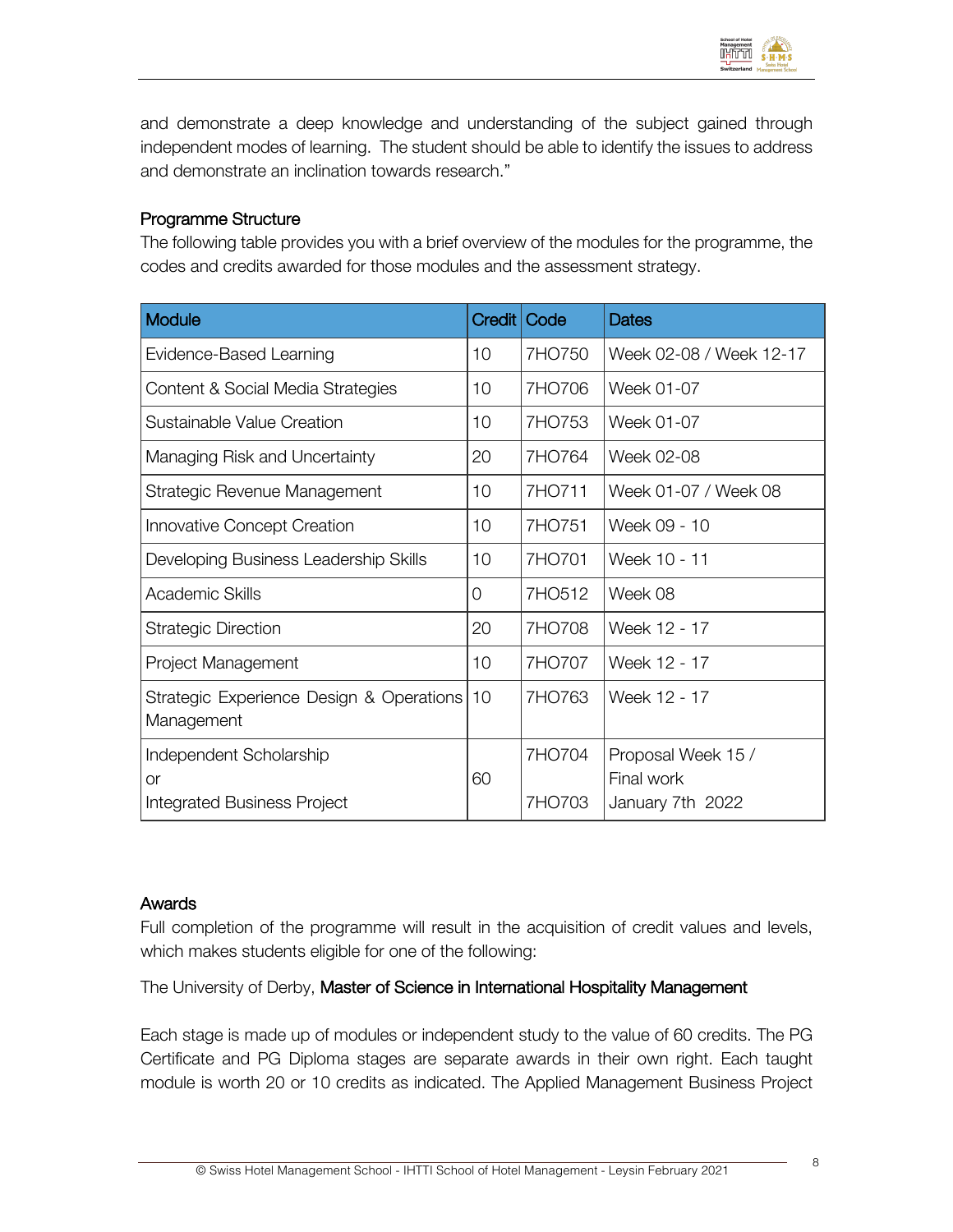

module at MA stage is worth 60 credits. All modules on your programme are core, mandatory modules.

| <b>PG Cert</b> | Any Module combination (excluding IS/IBP) leading to 60<br>credits | 60 Credit  |
|----------------|--------------------------------------------------------------------|------------|
| PG Dip         | Successfully completing all modules (excluding IS/IBP)             | 120 Credit |
| MSc IHM        | Successfully completing all modules including IS/IBP               | 180 Credit |

## A note on the Independent Study Module

All students on all our programmes are required to complete a major piece of independent study (IS), either in form of a classic dissertation or in form of an integrated business project. The IS module comprises 60 credits (one third) of your degree. The IS module is based upon a research project or integrated business project, which you devise together with an appointed supervisor. The IS module allows you to work in depth on a single project under the supervision of an experienced tutor. A tutor will be allocated to you between week 6 and 8 of your programme.

The IS module is supported through the "Evidence Based Learning" module that is delivered on the programme. This module will help you in terms of project formulation, deciding a research strategy and with defining your chosen methodological standpoint.

We encourage you to start thinking early about your project for the Independent Study and to have defined your topic/case by the beginning of week 6.

# 4. Learning and Assessment

The premise underlying the programme is that the hospitality industries need people who not only understand business disciplines but also have the skills to use this knowledge effectively. Employers want people who already have these skills and many recruit people with a Master for this reason.

### Teaching and Learning Methods

A variety of teaching and learning methods will be used on your programme including lectures, tutorials and guest speakers. You will be expected to be prepared for your tutorials and to develop as an autonomous learner and progressively take responsibility for your own development. You are actively encouraged to work independently whilst studying for your award. The level of independent study expected of you will increase as you progress through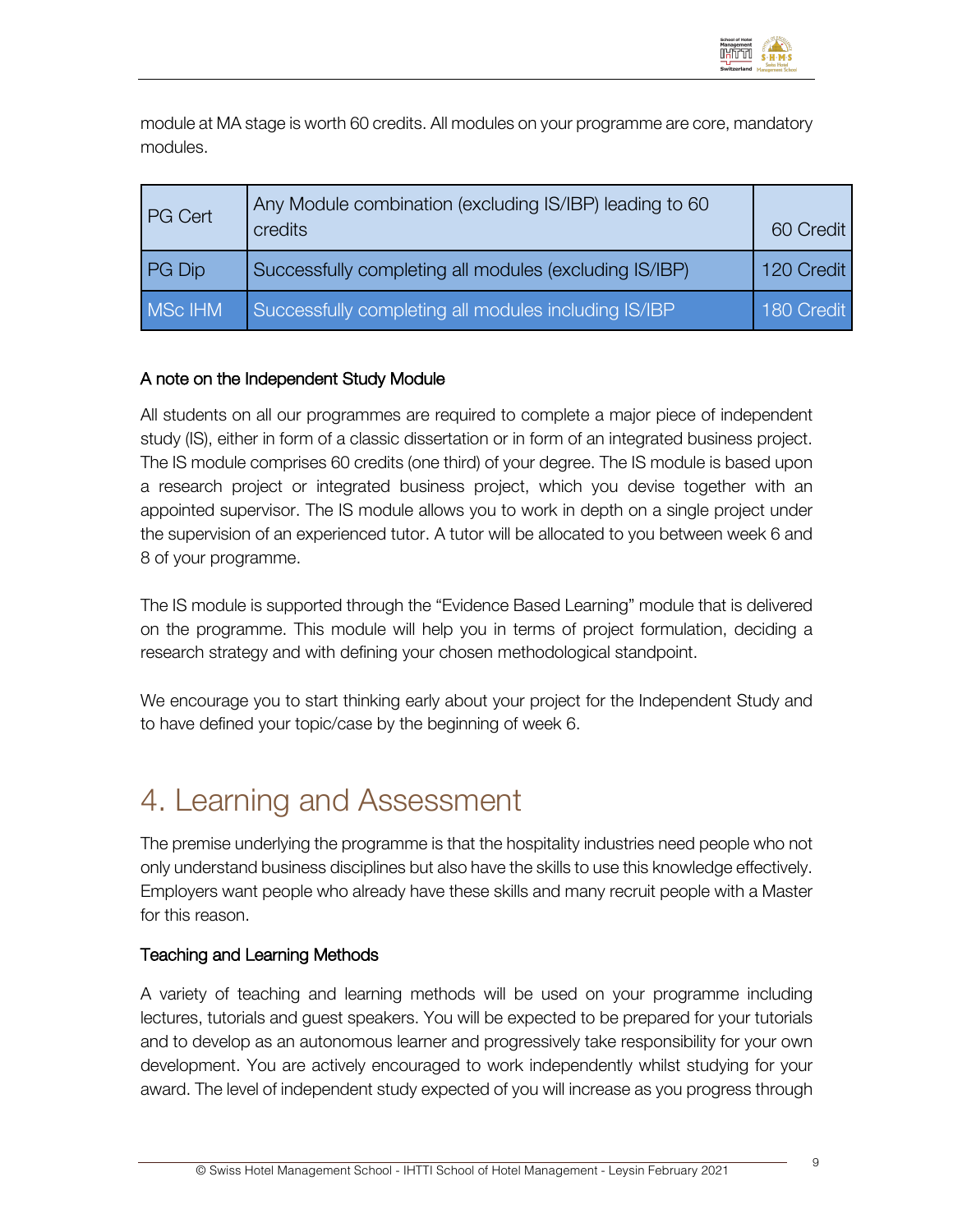

the programme. You will also be expected to work in groups with fellow students. This facilitates the development of your interpersonal skills and stimulates business practice where team working is a key attribute. As a minimum standard, for a 10-credit or 20-credit module it is anticipated that you will undertake 100 or 200 hours of total study time. If you are not reaching such amount you may not be engaging with the module as expected. If you are unsure about conducting research or developing your study skills please raise this with the Programme Leaders or one of the Module Leaders.

## Conduct during the Programme

As MSc students you are often seen by those studying on the Bachelor programme as role models in terms of behaviour and attitude. As such MSc students are expected to adhere to grooming standards between the hours of 07h00 and 19h00, unless you are off campus.

You are expected to contribute actively to tutorials and to uphold professional standards of civility and courtesy at all times.

### The Postgraduate Grading Scale

The Postgraduate Grading Scale applies to all coursework assessments and examination answers undertaken by students of modules at Level 7. The examiner identifies the grade descriptor, which most closely reflects the quality of the work and awards the numerical report grade.

If the module involves two or more assessments, or if the examination requires students to attempt two or more questions, a mathematical weighting may be applied to each grade to reflect the relative importance of the assessment [or question] before computing the overall grade for the module [or the examination].

### Assessment of modules at Level 7

A student who achieves at least the minimum standard of performance in all the assessments contributing to a module at Level 7, and achieves an overall grade of 50% or above, is awarded the credits for the module at Level 7.

Where the overall grade for the module is below 50%, or the minimum standard of performance has not been reached in any one of the assessments contributing to the module, no credits are awarded, and the referral regulations apply.

These regulations apply to all modules at Level 7, including independent studies.

# 5. Submissions of Assessments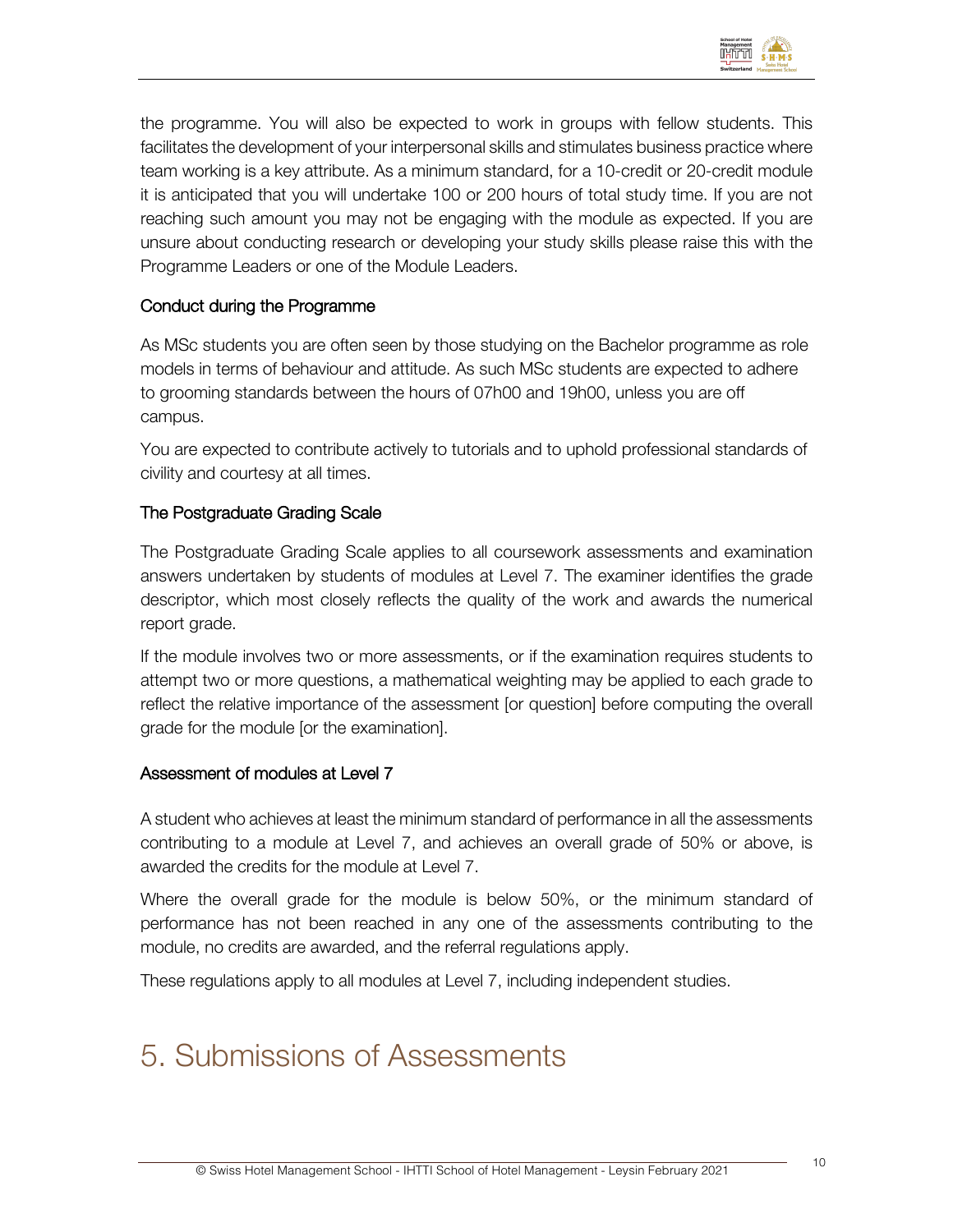

### Assessment Regulations for Postgraduate Programmes

The complete Assessment Regulations can be found through the following link.

- http://www.derby.ac.uk/cfq/quality-enhancement/academic-regulations-3rs

Underneath please find the most relevant regulations as a guideline:

### Awarding credit for learning achievements

Credits are awarded to students in recognition of their learning achievements. Every module has an approved credit value, which is expressed as a number of credits at a specific level. The credits are awarded when a pass grade in the module is confirmed.

### Learning outcomes defined

A learning outcome is a fundamental achievement, which may take the form of the acquisition of knowledge, understanding, an intellectual skill or a practical skill. Learning outcomes are the basis for the learning and assessment strategy in modules.

### Learning outcomes in modules

Each module has a formally identified set of learning outcomes. The learning outcomes and the level of the module together define the standard. Credit can be awarded for a module only if at least the minimum standard of performance has been achieved in every learning outcome within the set, and an overall grade for the module is a pass.

### Students to demonstrate learning outcomes

Assessments are designed as the means through which students are able to demonstrate achievement of the learning outcomes. The coursework component of a module may comprise several separate assessments, but a formal examination is regarded as a single assessment. Each assessment may carry one or more learning outcomes. The tutor responsible for setting the assessment must inform students as to the assessment criteria, which will be used to assess the quality of the submitted work. These assessment criteria will reflect the designated level of the module.

### The assessment of the academic performance

In assessing a student's work, the tutor is required to judge its quality in accordance with the stated criteria. If the quality of the work satisfies the criteria, the tutor awards the appropriate grade from the range of pass grades and the learning outcome[s] attached to the assessment is [are] deemed satisfied. If the quality of the work submitted does not satisfy the criteria, the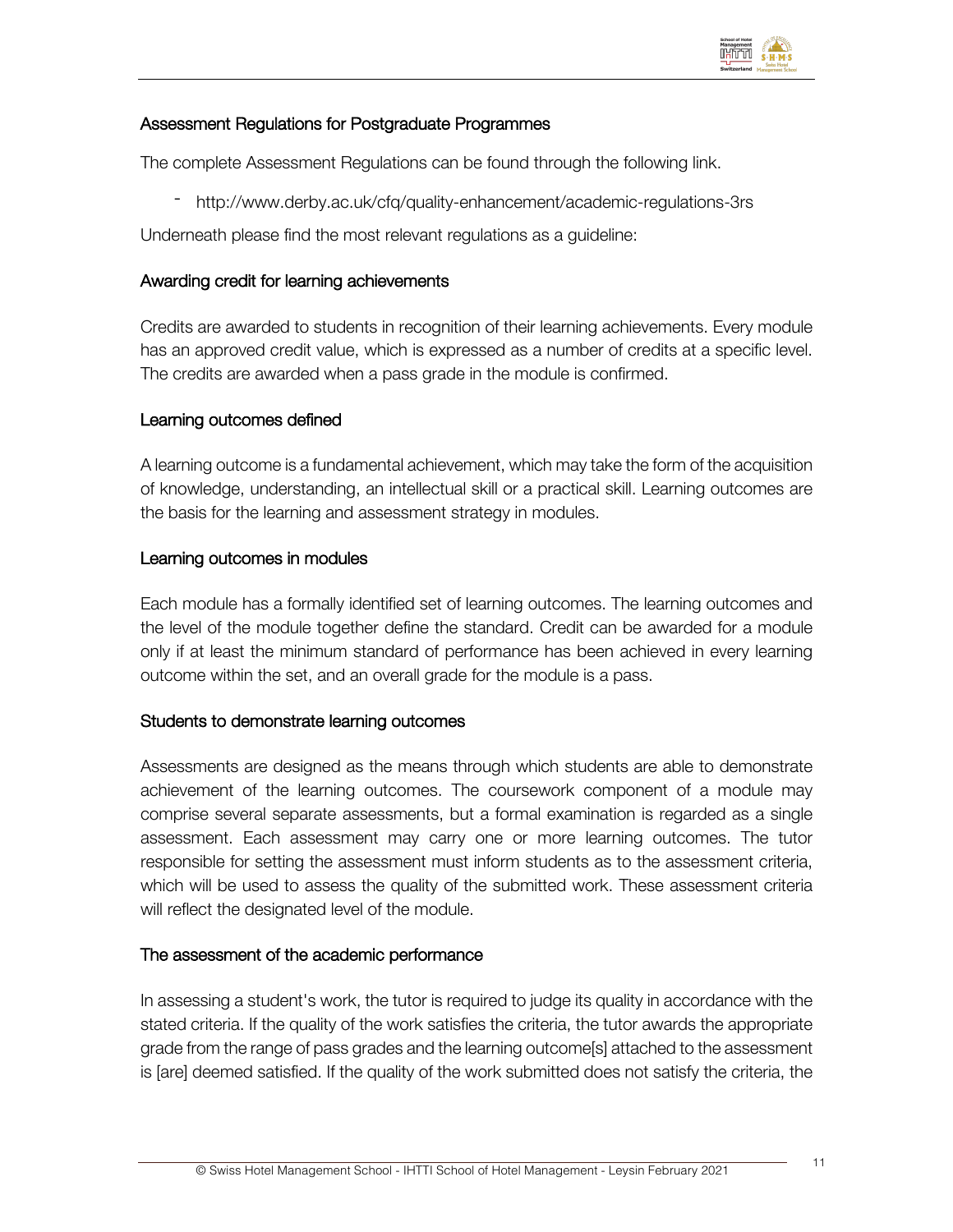

appropriate fail grade is given. (In the case of an examination assessment, it is the overall grade, which matters, not the grades given for individual answers or sections).

### Anonymous Marking

In general assignments in this program will be marked according to the anonymous marking policy, if applicable. This practice ensures that assessment marking is free from bias and evaluates only on merit. You must submit your work using your student number to identify yourself, not your name. You must not use your name in the text of the work at any point. When you submit your work in Turnitin, or any other submission point on Moodle, you must submit your student number within the assignment document and in the Submission title field. In some rare cases, students may be asked to submit work with their names but will be told if this is the case.

### Minimum standard of performance

Since each assessment tests one or more of the learning outcomes, and each outcome is tested only once, at least a minimum standard of performance is required in every assessment. This standard is set at the minimum pass grade of 50%.

### Exceptional Extenuating Circumstances Policy (EEC)

Each assignment has to be submitted on time respecting the respective deadline of each course work as determined in the module handbooks of each module.

Work which is submitted after the designated deadline (including any formally approved agreed extension) for a coursework assessment is deemed late. This work will not be marked and NS (Non-Submission) grade will be recorded. There is no chance to resubmit a course work until the University Assessment Board has taken place.

If serious circumstances beyond a student's control affect their ability to complete an assessment they may submit a claim for Exceptional Extenuating Circumstances (EEC). This must be accompanied by evidence and the work done to date, by the original assessment submission deadline. This will be first considered by the Programme Manager until final approval by an EEC panel at the University of Derby.

Where possible the student has to hand in any work (part-completed coursework, notes, evidence of reading, etc.) that has been completed to date. In the event that the claim is unsuccessful, the submitted work will be marked as a completed submission.

If the work is submitted together with an approved Exceptional Extenuating Circumstances Form [EEC] and is received before the extended deadline indicated on the EEC, the work will be marked with no limitation of the grade available.

The policy is built around the following key principles: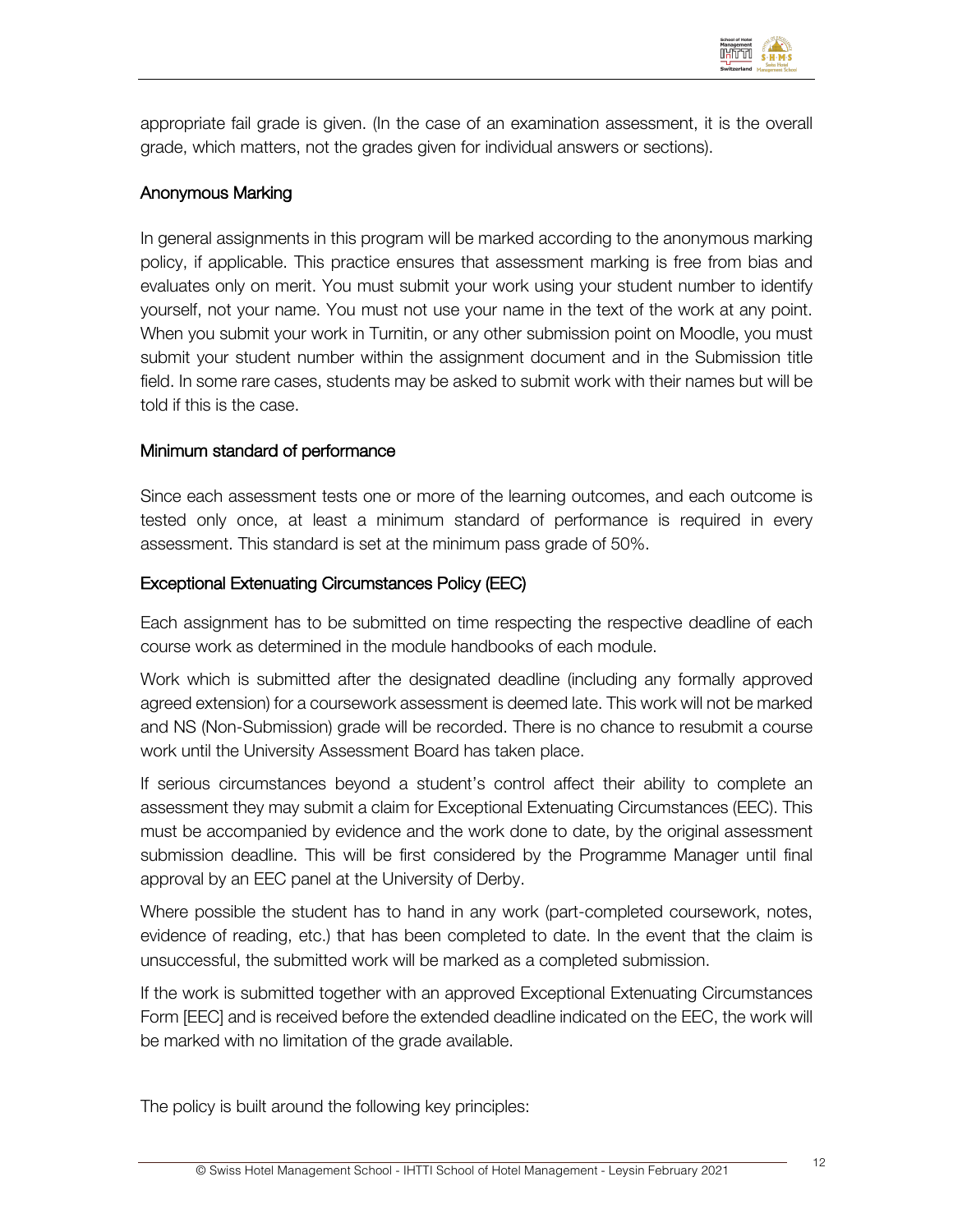

- Exceptional Extenuating Circumstances (EECs) are serious unforeseeable events which can be shown to have had a significant impact on students' academic performance, in particular the assessment(s) which a student is undertaking.
- All students are given a fair opportunity to demonstrate their learning achievements through assessment.
- In the event of a significant incident, not of the student's own making, which results in the student not being able to complete an assessment, or the performance of the student is adversely affected, there shall be a process by which the University will be able to give the student an opportunity to complete a new assessment.
- No student should gain an unfair advantage over other students through the exceptional extenuating circumstance process. The grade and outcome should be no more and no less than is merited through the student's performance in normal circumstances.
- As a consequence of this policy, the standards of the University's awards are safeguarded, for the benefit of current and prospective students, employers and public agencies.

Claims for exceptional extenuating circumstances will not be approved if they arise from matters which are evidently for them to control:

- A student's failure to organise her/his time appropriately.
- A student's own negligence or carelessness.

-

- Circumstances for which a student has had ample opportunity to plan.
- Circumstances which a student did not disclose at the appropriate time (unless they were unable to do so due to circumstance e.g. their mental capacity was impaired).
- Any failure of computer related equipment. Applying for an EEC

A student struggling to meet a deadline due to illness or other exceptional circumstances must contact her/his Programme Manager in advance of the deadline of the course work and apply for an EEC. A decision as to whether your claim can be upheld will be made by your Programme Manager, subject to the final approval of the University of Derby.

In some cases, claims may be made after the deadline date, provided there is good reason why it could not be submitted prior to the deadline. All claims must be made to the appropriate Programme Manager with the required evidence, (e.g. medical certificates).

Exceptions to this will only apply where it would have been impossible to hand in any work by the deadline. Examples may include; student in hospital; unable to return to country through flight disruption/disaster; student's mental capacity is impaired.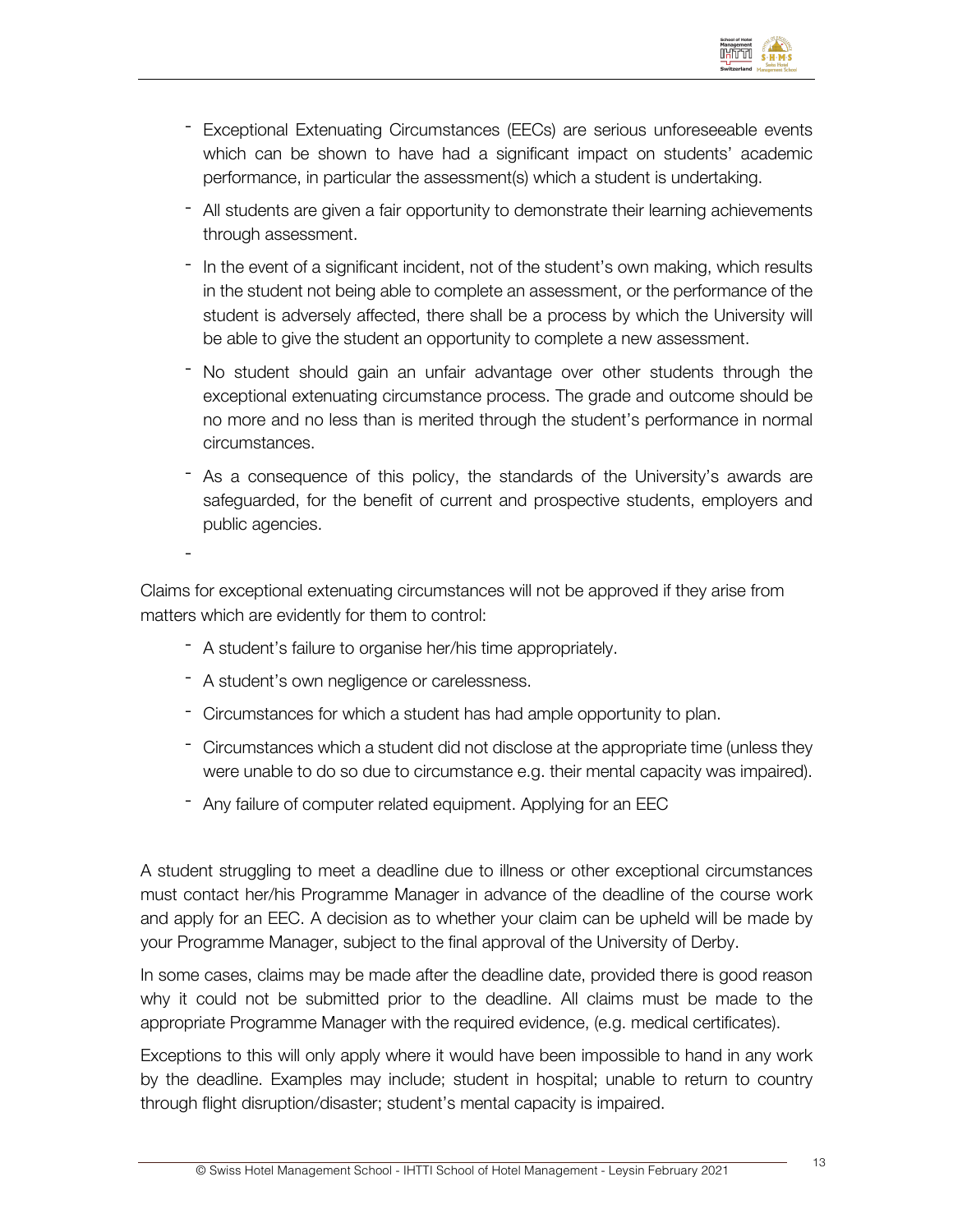

## Return of Students Marked Work

Students should expect that in normal circumstances, lecturers should return marked work within four working weeks after collection. There may, however, be exceptional circumstances when students will not receive their work within this timeframe. There are many reasons, which may be outside the control of individual lecturers as to why this may happen. Please be patient; we are committed to getting marked work back to you at the earliest opportunity.

### Recommendations of the Subject Assessment Board

Following consideration of the evidence of student performance in assessment, a Subject Assessment Board may recommend that the student should pass, or be referred, or be deferred or should fail a module. Where it is recommended that a student should pass a module, the Subject Assessment Board should confirm the number of credits and the level of the credits to be awarded in respect of the module.

Exceptionally, following a ruling made by a panel in consideration of a proven academic offence, a student may be required to take a module again.

### Failure & Referral

A module is failed if:

(i) The work submitted for an assessment component is not of a high enough standard to warrant an overall mark of at least 50% for the module.

(ii) Work has not been submitted for the module assessments. If a student fails to submit an assignment a mark of NS will be recorded.

(iii) The student has committed academic offences and a penalty of failing the module has been imposed.

Failure and Referral, Entitlement to referral:

Students are normally entitled to one referral opportunity in each of the failed assessment components. The deadline for resubmission of work will be at the next assessment point.

In the case of examinations, the student will be directed to take the assessment at the next available examination period.

The mark awarded for an assessment following referral:

(i) The highest mark that can be awarded for a referred assessment component is 50%. If that mark is achieved, it replaces the original fail mark on the student's marks profile.

(ii) A referral mark of less than 50% will also replace the original mark unless it is lower than the mark obtained at the first attempt.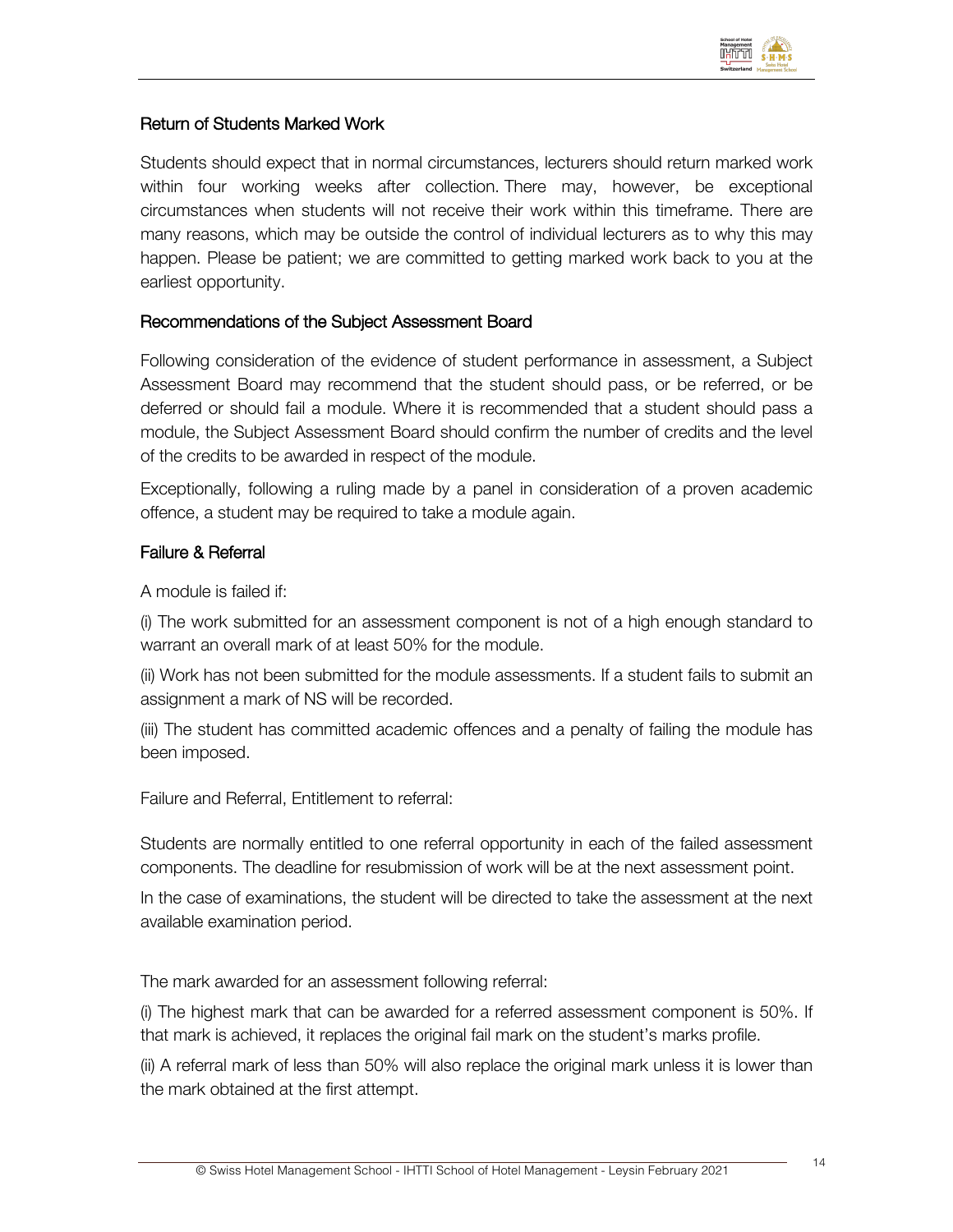

The student's marks profile will show both the first and second attempt marks.

### Retaking Modules

If a student has failed a module (mark below 50%) at the first attempt, including any referral opportunity, there is normally an entitlement to re-enrol for, and retake, the module in full once more. Retaking necessitates attendance and requires completion of all the assessments. Any assessment marks from the previous attempt at the module cannot be carried forward.

If a student fails the module, including the referral opportunity on the second attempt there is no automatic entitlement to a further attempt.

# 6. Academic Offences

The University has a public duty to ensure that the highest standards are maintained in the conduct of assessments. Thus, the legitimate interests of the students and the University's reputation requires safeguarding. Alleged academic offences which would compromise these standards will be investigated thoroughly. If confirmed, an offence will lead to the imposition of severe consequences, including the possibility of termination of registration and enrolment, i.e. expulsion.

A student may be required to demonstrate ownership of authorship during an investigation into an alleged academic offence. The student may be asked to undertake a viva or other appropriate assessment at any point during the process. This procedure is intended to help students to reach a clear understanding of Academic Regulations and to dissolve any minor misunderstandings before they become serious.

An academic offence could be 'confirmed' where evidence supports misconduct in any of the categories below. Where evidence strongly supports that the offence was committed on the 'balance of probability' (i.e. more likely than not) a student maybe confirmed as having committed an academic offence. The University also reserves the right to review work retrospectively.

### Plagiarism

Plagiarism arises when a student is suspected of presenting work undertaken by other people as if it were their own. Copying all or part of another person's work is not permitted. Failure to fully reference all sources could be construed by the marker/tutor as intentional and therefore as plagiarism.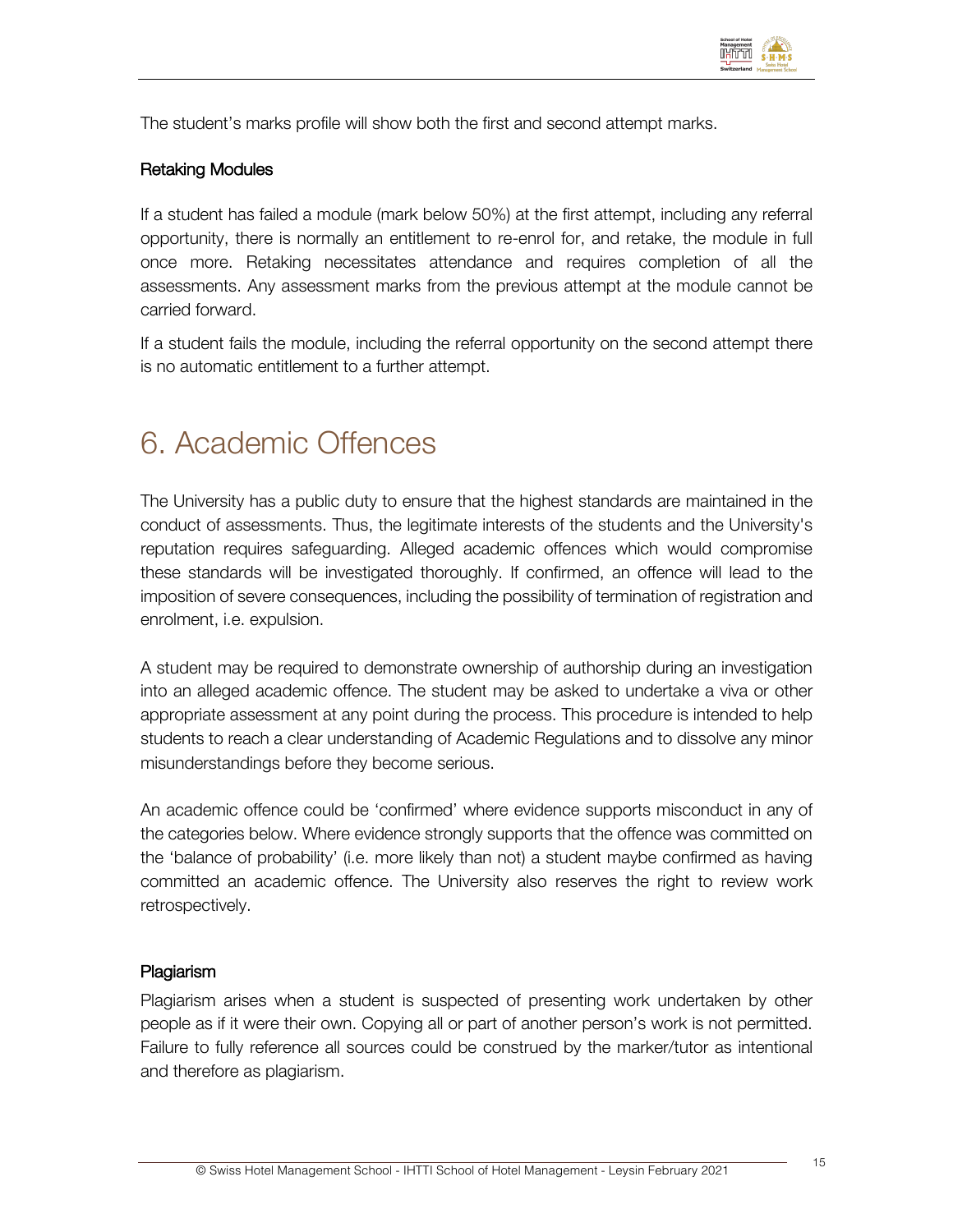

Plagiarism has occurred when the student:

- Does not acknowledge the work of another person or persons, or,
- Has not identified the source or cited quotations in any part of work presented for assessment, or,
- Has copied another student's work with or without their knowledge, or
- Has submitted the same piece of their own work for assessment in two (or more) modules (i.e. self-plagiarism) at any level of study.

If a student's work is found to contain verbatim (or near verbatim) quotation from the work of others without acknowledgement, then plagiarism has been committed. In order to avoid that, all sources should be cited and all quotations from the works of other authors clearly identified as such.

Please do not leave anything to chance. SHMS IHTTI has strict rules regarding plagiarism and has specialised electronic surveillance equipment to determine if the work is plagiarized.

### **Collusion**

Where there is a requirement for the submitted work to be solely that of an individual student, collaboration is not permitted. Students who improperly work together in these circumstances and/or who permit the copying of their work by others are guilty of collusion.

### **Procurement**

If the student has engaged a third party to significantly or partially create a piece of work on their behalf with the intention of submitting this as their own piece of work, then an academic offence has been committed. Third party engagement can take the form of paid or unpaid work.

During the semester, random students will be selected from a module and asked to defend their work to a committee in order to verify originality. Additionally, if there are doubts about the originality of a student's work, students will be asked to defend their work orally before the final grade is awarded. If the student is not able to demonstrate knowledge of their work, it will be considered as an academic offence. This will result in a Z grade being given.

Students are permitted to get their academic work edited by a third party, however the original working document (any notes, the receipt from the editing company and/or any correspondence relating to the involvement of a third party), must be kept on hand until the final grade has been issued following the official publication of grades post Assessment/ Examination Board.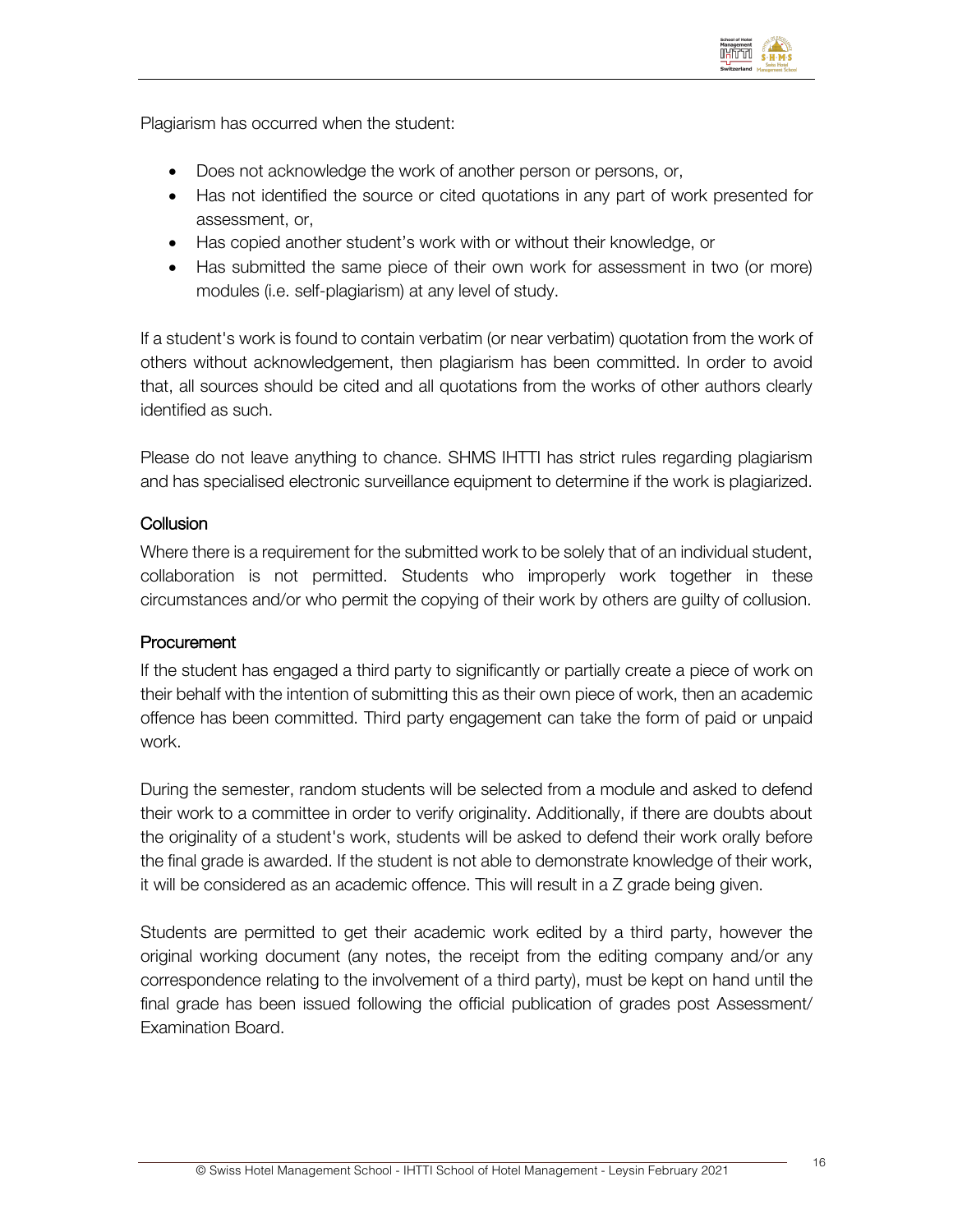

## Invention of Data (Fabrication)

Invention of data occurs where a student effectively misrepresents data (through fabrication or falsification) to make it appear that the data has been derived by appropriate measurement in the field, in the laboratory or other setting.

Thus, the reader is deceived with regard to the true information and the researcher may use the invented data to substantiate a favoured hypothesis. This is regarded as deception and is a very serious academic offence

### Other forms of misconduct

Any action through which students seek to gain an unfair advantage in assessment constitutes an academic offence. Failure to meet ethical, legal and professional obligations such as breach of confidentiality or abuse of research subjects or materials can be considered as serious offences.

### Appeals

Where a student has been found guilty of an academic offence by the Academic Offence Panel, an appeal may be submitted in writing, within 14 days of receiving written notification of the outcome of the meeting.

Grounds for appeal and the processes involved can also be found in 'Section K' of the 3R's online handbook.

# 7. Programme Quality Monitoring

SHMS and the University of Derby constantly monitor the quality of the programmes, and you as a student have an important role to play in some of the quality assurance procedures, which include the following:

### Programme Committee

This committee provides a forum in which staff and students can discuss and recommend on matters related to the overall quality of the learning experience and as such it is a fundamental element of our quality control mechanisms.

The Committee meets once per cohort and is composed of:

- Programme Manager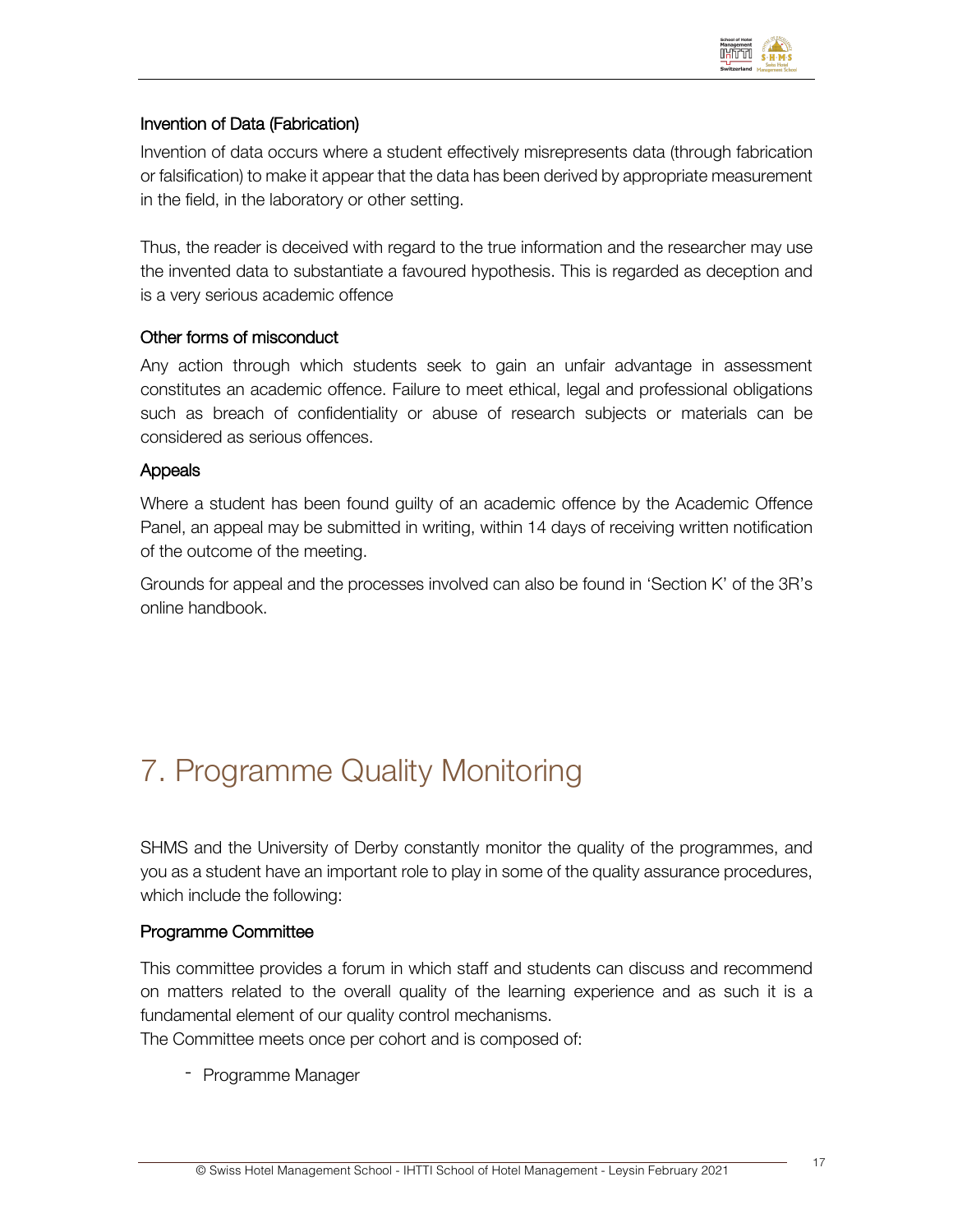

- Module Leaders
- Student Representatives

### Student Representatives

The role of the student representative is an important one and a representative from each subject area will be elected to represent the views of fellow students. This involves actively seeking out the views of fellow students, presenting them to staff and providing feedback to fellow students on the outcome.

The two important feedback mechanisms that we have at SHMS Leysin are the programme committee and student representative meetings. It is advisable that Student representative

meetings take place once a fortnight. The objective of these meetings is to identify possible areas of concern and deal with them as quickly as possible. If any issues do arise as a result of these meeting, then contact the Programme Manager immediately. Programme committee meetings take place twice a term – once at the end of the first nine weeks, and once at the end of the second nine weeks. The objective of this meeting is to identify academic specific issues that can be fed through to the University of Derby programme committees. Obviously, if there is a particularly important matter that needs to be discussed then a meeting can be requested with the Programme Manager at any time.

### Student Feedback

We welcome feedback at any stage of the programme and informal feedback can be provided to the Programme Manager as appropriate. Whilst the programme committee provides an excellent forum for discussion of general issues concerning the quality of your experience, from time to time you will be asked to provide more specific feedback, for example through the completion of SHMS Module Evaluations. It is by electing, analysing and acting on student feedback that we constantly endeavour to monitor and improve the quality of our provision and, therefore your experience. Your assistance is greatly valued.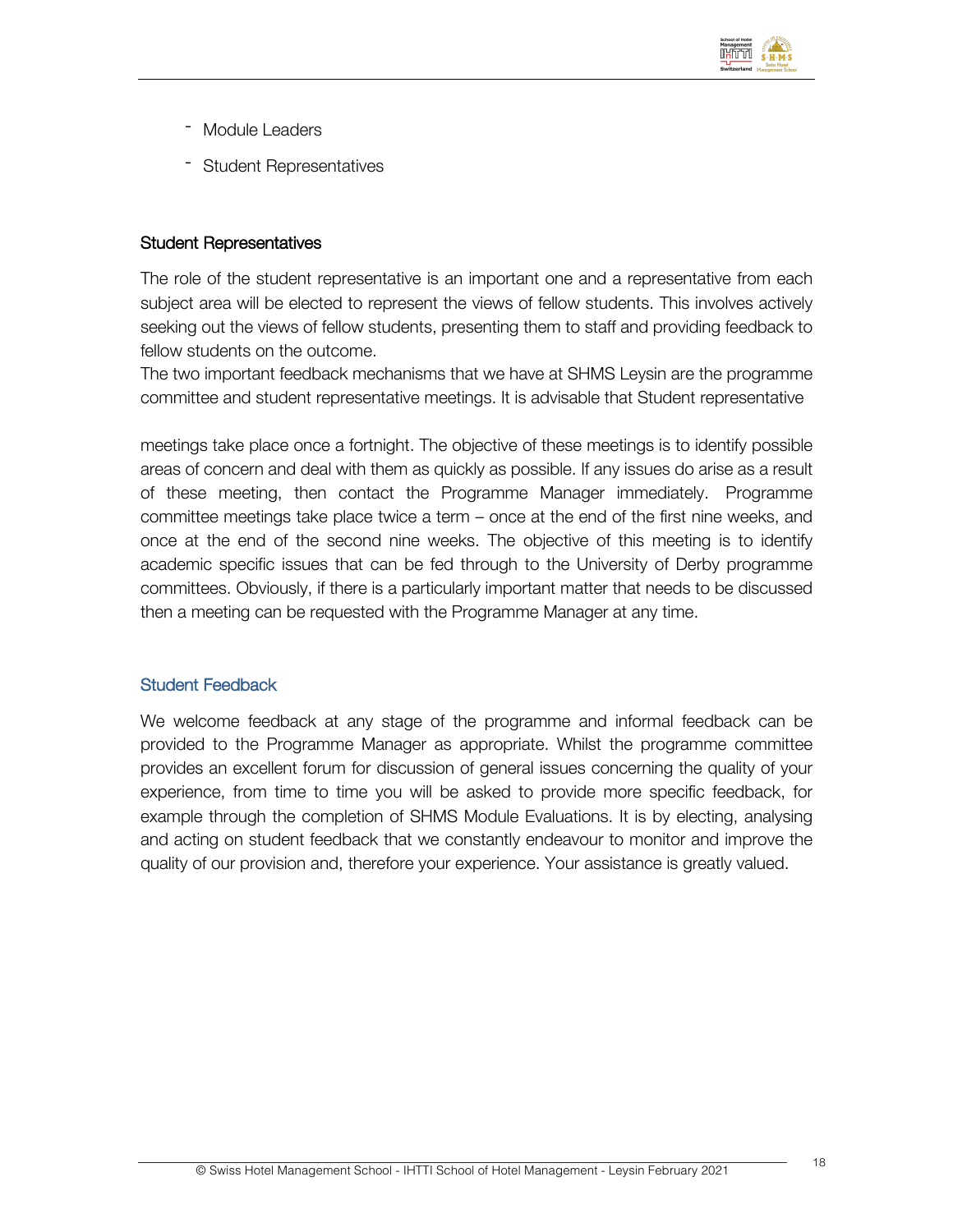

# 8. General Information

## Learning and Resource Centre

The degree programme at SHMS is delivered on an intensive basis and it is important for you to start your studies as soon as possible. The LRC will play a key role in undertaking the level of research we expect from you and it is important to familiarise yourself with the contents of the library as soon as possible. There are however a number of issues which you need to be aware of in order to make the most of your time here:

### Student Cards

As University of Derby students you will be issued with a University of Derby Student card with a student number printed on it. If you have the opportunity to go to the UK this card will allow you access to any University Library in that country. This is useful for students undertaking their independent study in more specialised areas.

## UDO Accounts

As final year degree students you also have access to the online resources available via the SHMS and University of Derby websites. This involves obtaining a student account at the University of Derby Online (UDO - udo.derby.ac.uk), which you will get a username and password for after the enrolment process upon your arrival.

Once you have an university account you can access a number of electronic resources, including EBSCO and Emerald. Quick Start Guides to accessing these databases can be found in the library. If you are ever unsure about what to do any of the library staff are willing to help.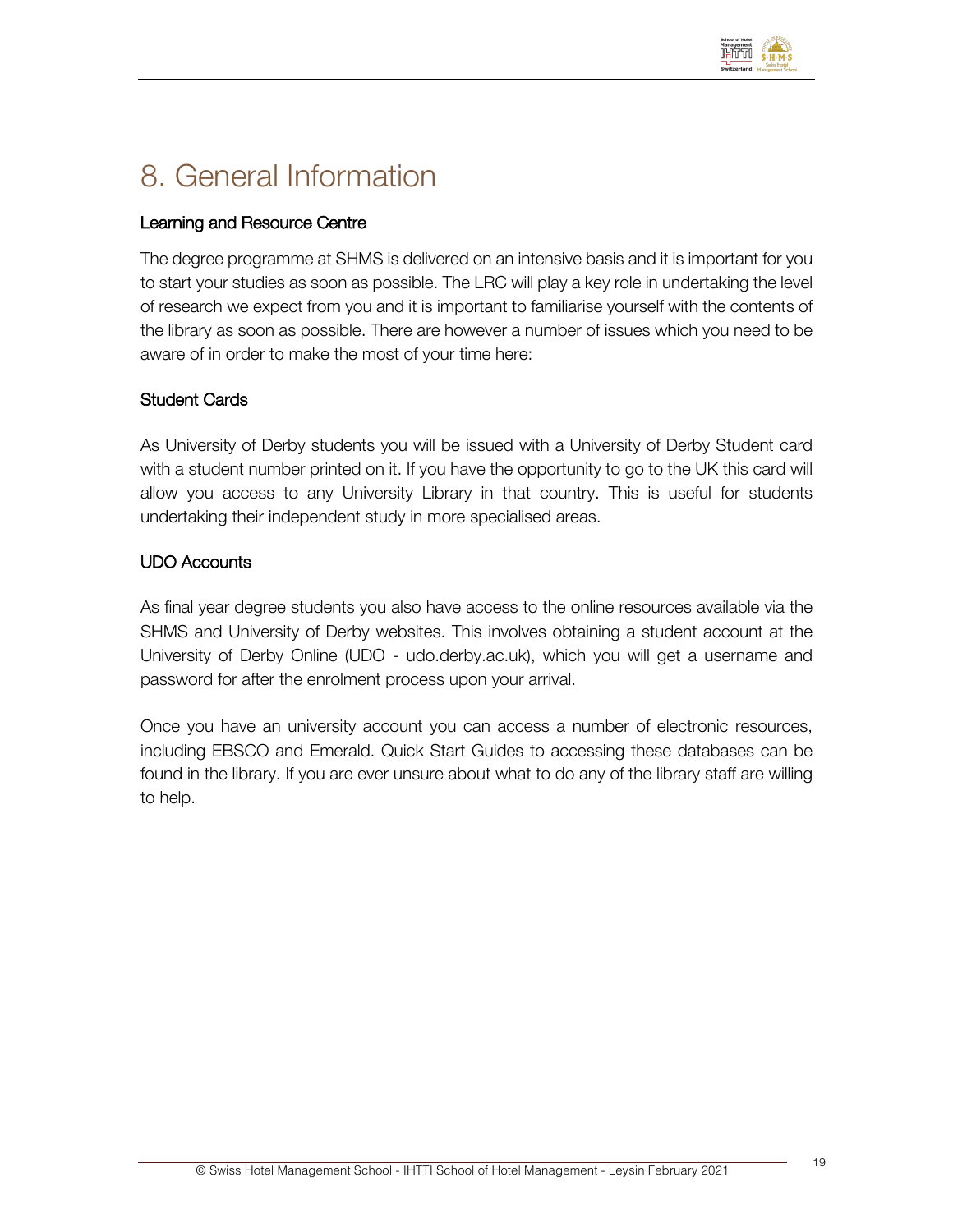

# Appendix I: Module Descriptors

## 7HO764 Managing Risk and Uncertainty

Managing risk and uncertainty is as a key factor within the strategic management process and an inherent part of all businesses, however within the international hospitality industry this risk is compounded by the uncertain nature of product and consumer. This module studies the risk management process in terms of the identification, evaluation, and prioritization of risks followed by the treatment of these risks in terms of avoidance, reduction, transference, mitigation of the effects or acceptance. The major external and internal risks facing the contemporary hospitality industry are considered with an emphasis on the growing importance of reputation risk.

Uncertainty in estimating risk and decision-making are taken into account and risk culture and the various stages of organizations in the risk management maturity process are considered.

Overall the module aims to analyse the knowledge and processes that can be applied to ensure that Risk management becomes a continuous and developing process, integrated into an organization's strategy.

### 7HO763 Strategic Experience Design & Operations Management

Strategic Experience Design & Operations Management is an interdisciplinary practice that emphasizes the centrality of users and the user experience into service innovation, taking into account all stakeholders in optimizing the operational structure. Hence a theoretical framework of service operations management, systems analysis and quality management is used to explore a number of contemporary issues in international hospitality operations management.

The today's globally travelled guest who has experienced service in culturally diverse environments is demanding more authentic service experiences that reflect the sense of place. This growing importance of services coupled with the growth of consumer expectations challenges the hospitality industry leaders to know and predict consumer behaviour to then innovatively design or re-design the service experience. An innovative service and experience design strategy can differentiate one service provider from another and provide for competitive advantage. On the same time students should be able to recommend a complete operational strategy for a given business context and how quality is built and measured.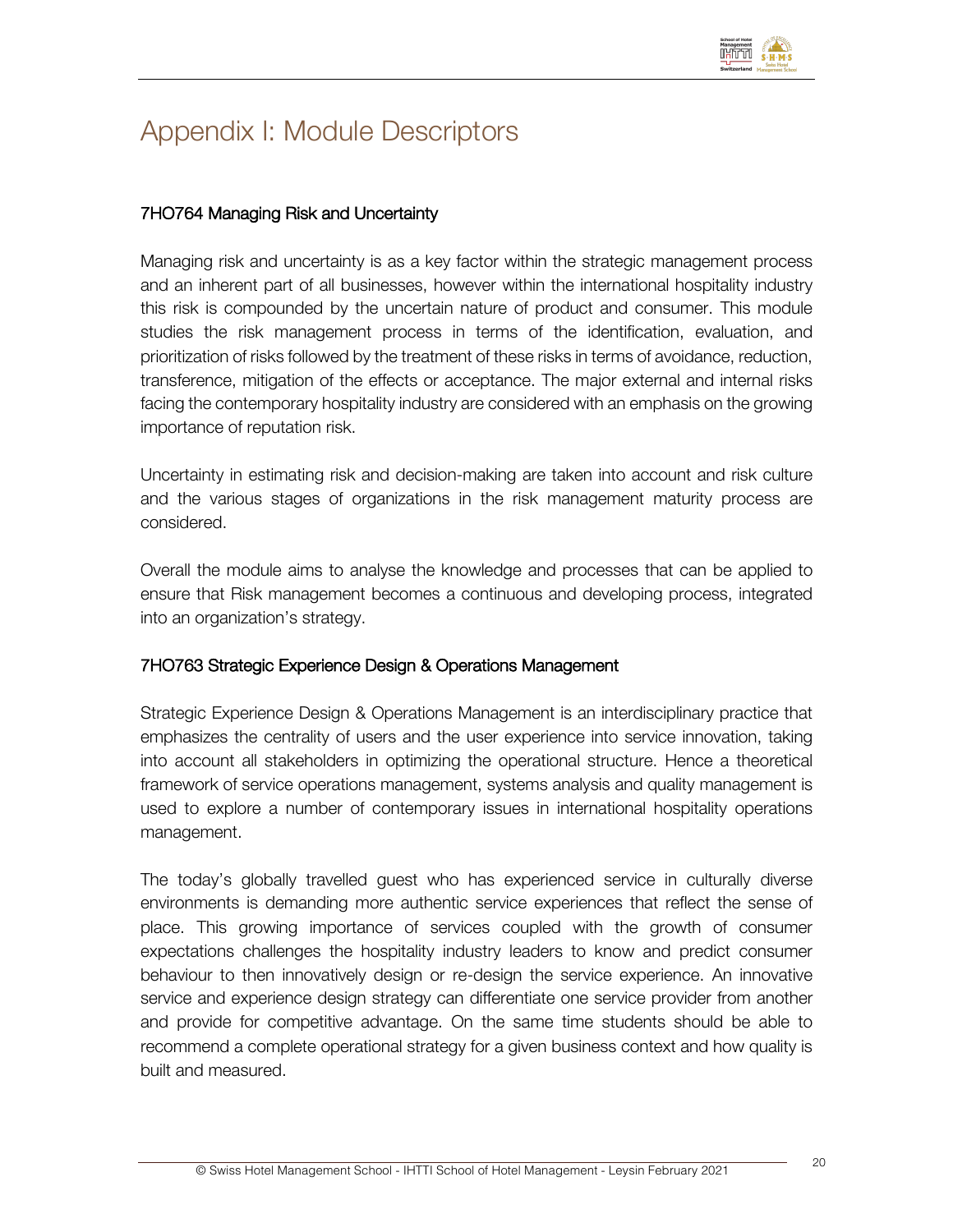

## 7HO706 Content & Social Media Strategies

Today's biggest trends–social media, the mobile web, real-time constant information–have forced hospitality businesses to rethink the way they perceive and operate their businesses. Consumer influence is growing, as they use the social web to engage in discussions around the products they purchase, and those discussions are happening without the hospitality brands being able to control them.

In this new and ever-changing media environment, Social Media and Content have become a fundamental tool of communication for hospitality organizations, and a must-have skill in the global hospitality industry. This module aims to build knowledge on how to operate Social Media and create Content to gain insights into customers' needs, generate revenue, save costs, energize customers, and create brand communities. Students will critically assess various social media channels and tools for developing professional profiles, creating professional Content, collaborating and engaging with an audience.

### 7HO750 Evidence Based Learning

This module will provide students with the knowledge, skills and understanding to undertake business research at level 7, it will also provide a foundation in academic research for the Independent Study module. Students are required to develop a critical knowledge of a range of research methodologies, approaches and methods. This will enable students to examine and critique the theoretical and practical processes associated with research design, including a consideration of research ethics, access, sample and limitations. Additionally, students will be introduced to a selection of research methods for data collection, and mechanisms for analysis of such data.

# 7HO751 Innovative Concept Creation

In an ever-changing business environment, hospitality businesses need to stay relevant by constantly re-inventing and creating new hospitality concepts that match the changing needs of consumers. This module recognizes the importance of this conceptual phase as the starting point of the entire hospitality development process.

Turning hospitality ideas into real success is an exciting challenge that requires a wide array of skills and a vast body of knowledge. It covers the knowledge and the skills that hospitality managers need in order to identify an innovative idea and conceive a design brief for any type of hospitality business, or outlet, from concept to service and product offerings. This module will give students the information to guide them to success in this highly competitive industry.

After simulating, learning, and applying the concept development skills and using peer feedback, the experience will assist students in their immersion into the hospitality industry.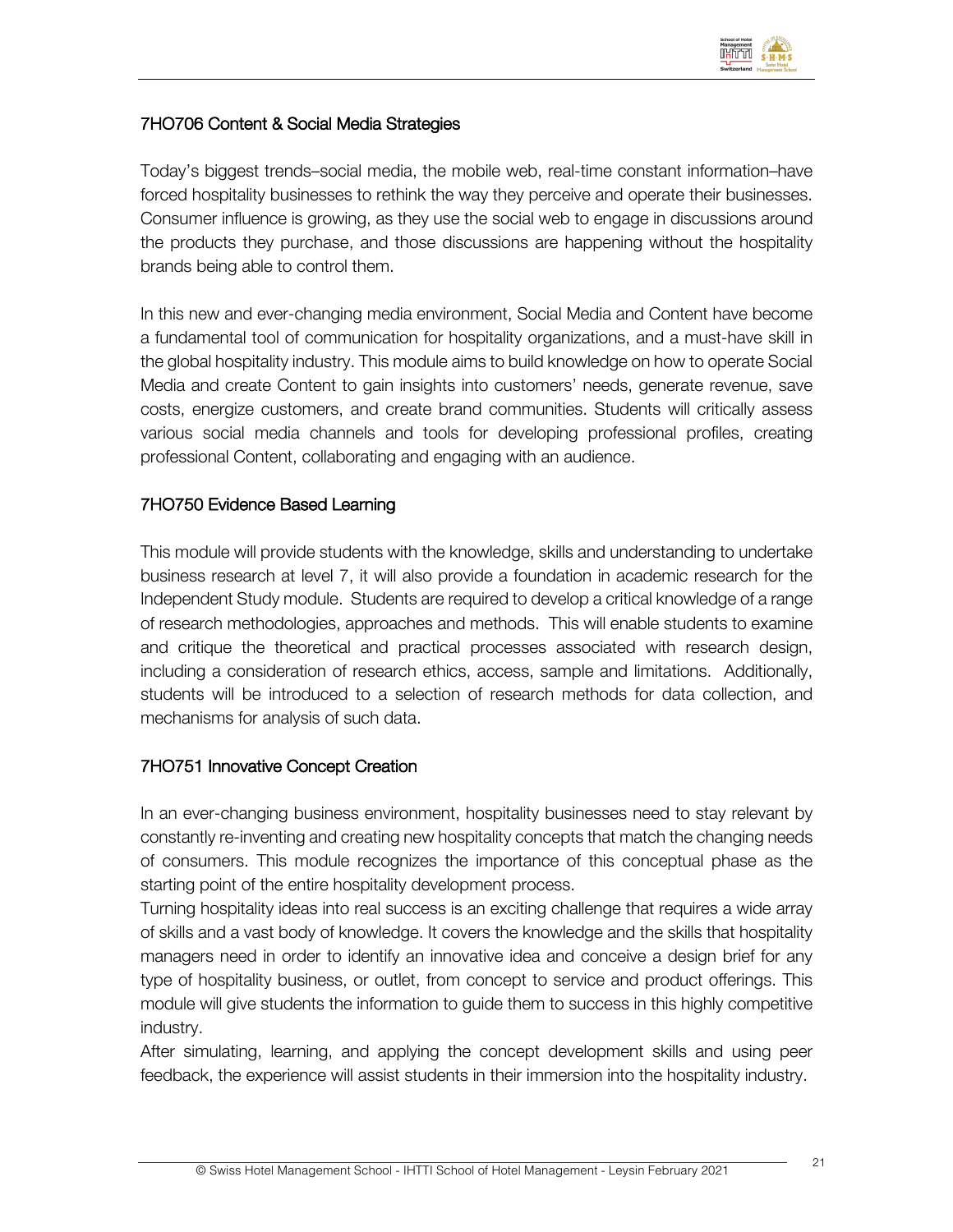

## 7HO701 Developing Skills for Business Leadership

Can leadership be taught? Can the skills for leadership be learned and developed? Today's global hospitality industry demands leaders who are stronger, more capable, and more effective in the difficult work they do. The global thirst for leadership talent is more compelling than ever, and leaders in international hospitality enterprises find themselves looking for innovative solutions and are more frequently being challenged for the decisions they make and the steps that they take.

The battle for talent is focused on leaders who face complex problems with confidence and know how to lead and operate in high-pressure environments.

This module will attempt to develop personal leadership effectiveness by practicing critical self-awareness, self-reflection, self-management, and time management. The development of skills for business leadership will require the creation of sensitivities to diversity in people and different situations and the ability to continue to learn through reflection on practice and experience.

### 7HO711 Strategic Revenue Management

Revenue management plays a fundamental role in hotel businesses and is the connecting factor between many departments in the organization. This module will explore how managers can drive company profits by taking a higher-level strategic approach to pricing, reservations, and inventory control. The course will focus on pricing and channel distribution with particular emphasis on the role of strategy in effective revenue management.

Throughout the course advanced tools and techniques in Strategic Revenue Management will be explored to guide strategy setting in pricing, inventory control and demand manipulation to drive profits and advance organizational performance.

### 7HO707 Project Management

The objective of this module is to engage students in an active learning experience about real-world project management in a simulated environment.

In the international hospitality industry, when developing a new product, implementing a new system, planning an event or seeking a new outcome, we usually cannot rely on the ways we have done things in the past. Increasingly, our fast-evolving industry demands leaders who not only know how to do something but also know how to implement it. Projects carry out the intentions and strategies of organizations. For the hospitality industry, projects include the development, renovation and opening of a new hotel or facility, retooling processes (employee recruitment, training and development, communicating, booking, arrival, departure, service recovery, etc.) or implementing new service experience designs. Within the practice of project management lays a paradox. Despite many theories in this area of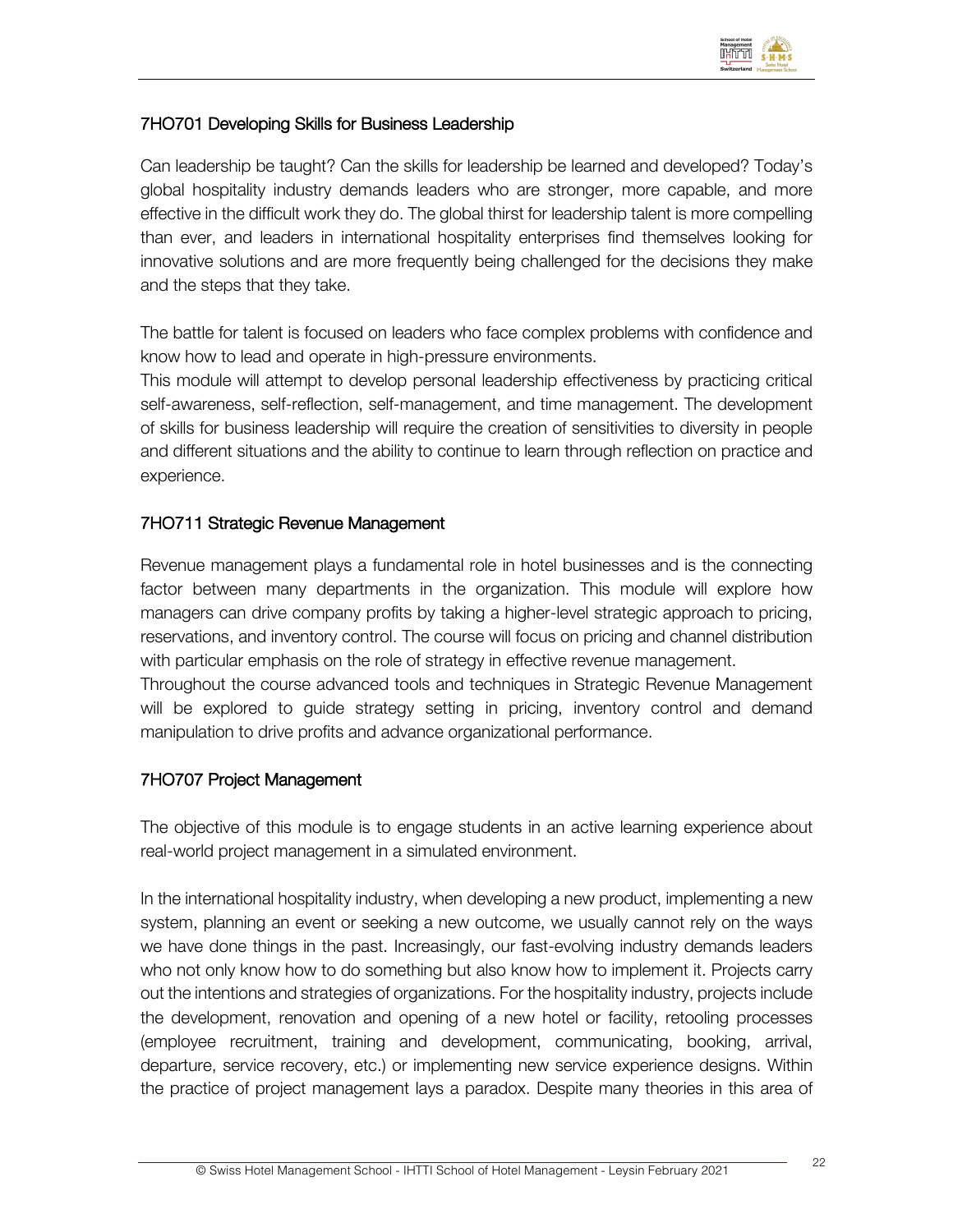

knowledge, examples of project management success remain surprisingly rare. Indeed, projects fail at an alarming rate.

Students are provided with a complete learning experience that encourages them to inhabit the role of a project manager and to test the usefulness of principles gleaned from theoretical models. The ultimate objective is to develop hospitality managers who are able to improve upon the success rate of projects that are critical to organizations.

### 7HO753 Sustainable Value Creation

This module considers sustainable management systems and reviews various managerial applications in the international hospitality industry. With the notion that corporate sustainable responsibility became mature and considering the fast-moving developments of the concept itself, this module will re-orientate the sustainable issues by focusing on the personal responsibility towards worldwide sustainable challenges.

The concepts of sustainability will be debated and sustainability strategies from a variety of hospitality enterprises will be analysed. The module will re-examine personal environmental values, norms, and behaviours and will explore the benefits to strategic issues facing the global hospitality industry today. The module will explore business ethics, corporate responsibility, sustainable behaviour and corporate governance.

### 7HO708 Strategic Directions

Creating strategy in today's environment of complexity, ever-changing priorities, and conflicting agendas is a challenging task. Yet when business leaders invest the effort and the time to develop a more thoughtful approach to strategy, they can increase the odds of building a profitable business. But the predictions inherent in effective strategic planning and implementation must be viewed within the context of the challenges faced by an unpredictable, complex and rapidly changing environment. Therefore, understanding how we learn to think strategically is critical for sustaining competitiveness in a world that is becoming ever more unstable.

The module draws upon issues developed in all other modules. The focus of this module is on the learning aspect of strategic thinking–moving beyond strategic planning and implementation models to a more complex notion that includes perpetual change. This module attempts to provide an understanding of how we learn to think strategically in order to help future leaders to plan in a strategic manner.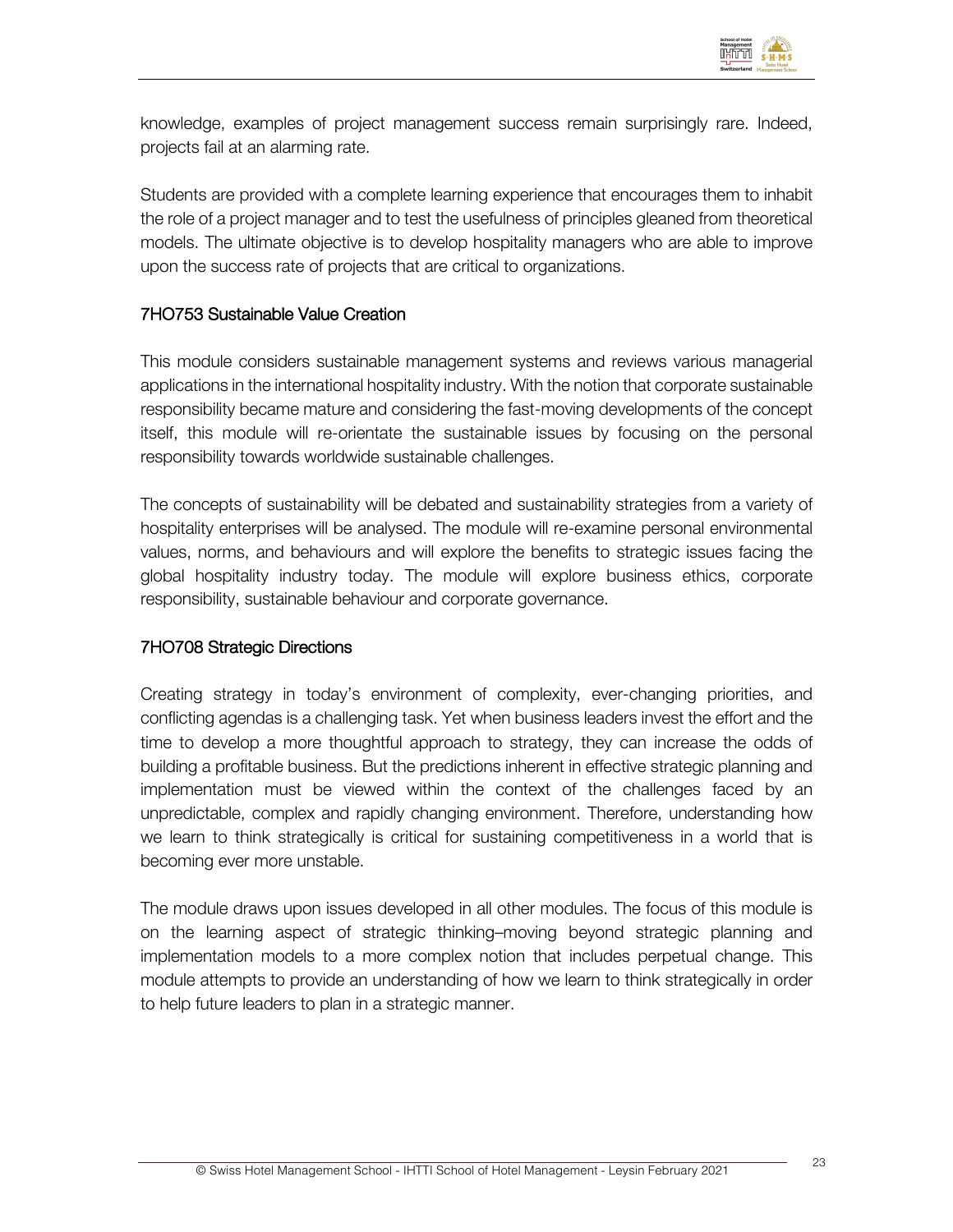

## 7HO704 Independent Study (Dissertation)

Independent study forms the entire Master's stage of the programme. The independent study is a major piece of individually researched work. The IS module is worth 60 credits (equivalent to 4 modules). The work allows the student the opportunity to conduct in-depth investigation into an issue or problem derived from their previous modules. The module offers the student an opportunity to enhance knowledge developed during the course on a particular issue, as well as an opportunity to demonstrate cognitive, practical and transferable skills gained. The module derives significantly from the Research Methodologies module.

This module is necessary for the development of research skills that may be applied in an independently researched project. Normally, the Independent Study takes the format of a dissertation (written report or extended essay), although there may be some circumstances in which students may wish to present research work undertaken for Independent Study in different formats. In all cases the format for presentation of research material must be subject to consent and agreement from a recognized supervisor and programme leader. The module allows students to critically analyze a theory or applied issue with rigor and detail related to their particular programme.

## 7HO703 Independent Study (IBP - Integrated Business Project)

The independent study is a major piece of individual research work worth 60 academic credits. It requires students to identify a problem and/or a business opportunity. It is the opportunity to enhance your knowledge of a particular subject and to demonstrate the cognitive, practical, and transferable skills you have gained.

IS derives significantly from the 'Advanced Methods of Enquiry for Business Studies' module. Its purpose of the module is to enable students to identify, articulate and evidence learning and development in the international hospitality industry workplace. It is about application, assimilation, attitude and providing answers. These practices are central for business leaders and professional specialists in hospitality management. It allows to connect together separate disciplines and to understand how theory and research informs practice in the workplace. The international hospitality industry is increasingly sophisticated demanding higher levels of practical skills in designing research and developing business plans. Increasingly important to the hospitality industry are integrated models that incorporate the need for analysis planning, action and review in response to the potential range of change, adaptations and service developments and enhancements. You are expected to undertake in-depth investigation of an organization. Below are the most common approaches:

- Working full time for the organization that presently employs you or sponsors your studies.
- Having done or going to do an internship for or working pastime for a hospitality organization.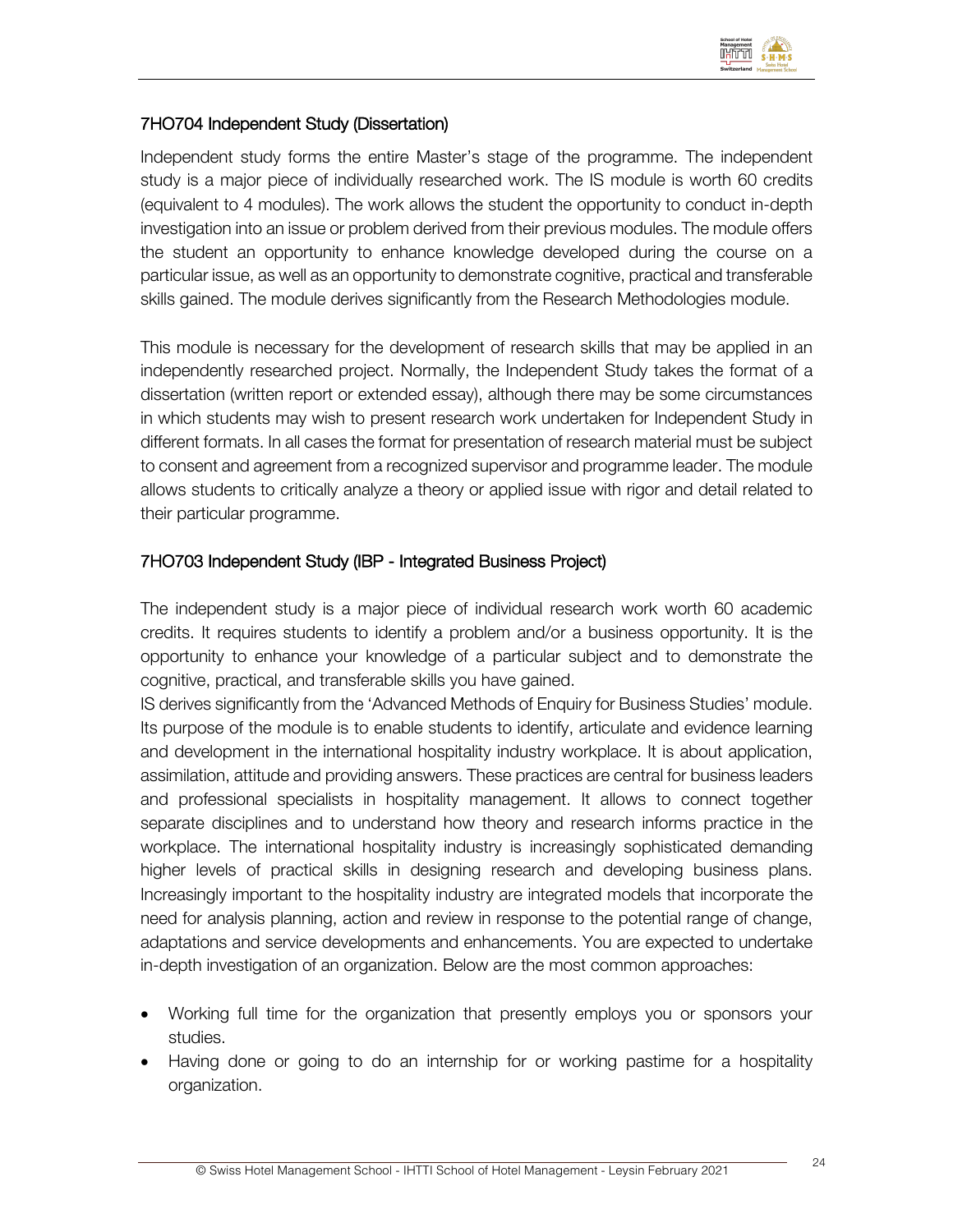

- Being involved with a charity or voluntary organization associated with the international hospitality industry.
- Engaged in a role, which has been approved by SHMS as suitable to conduct the research.

### 7HO512 Academic Skills Support Level 7 (non-credit)

This module has been designed to develop the academic and research skills required by post graduate studies and as a preparation for the expectations of learning and assessment at level 7. The module will encourage learners to build on existing skills in order to understand and attain the requirements of post graduate level study, learning and thinking. The module will guide students to a critical knowledge of a range of study methods and concepts, research methodologies and critical thinking expectations associated with level 7 study. Students will also be led to understand the conventions of academic writing and style associated with several types of (business) research reports. Finally, learners are expected to examine, and critique theoretical and practical processes associated with (business) research design including a consideration of research ethics, access and limitations.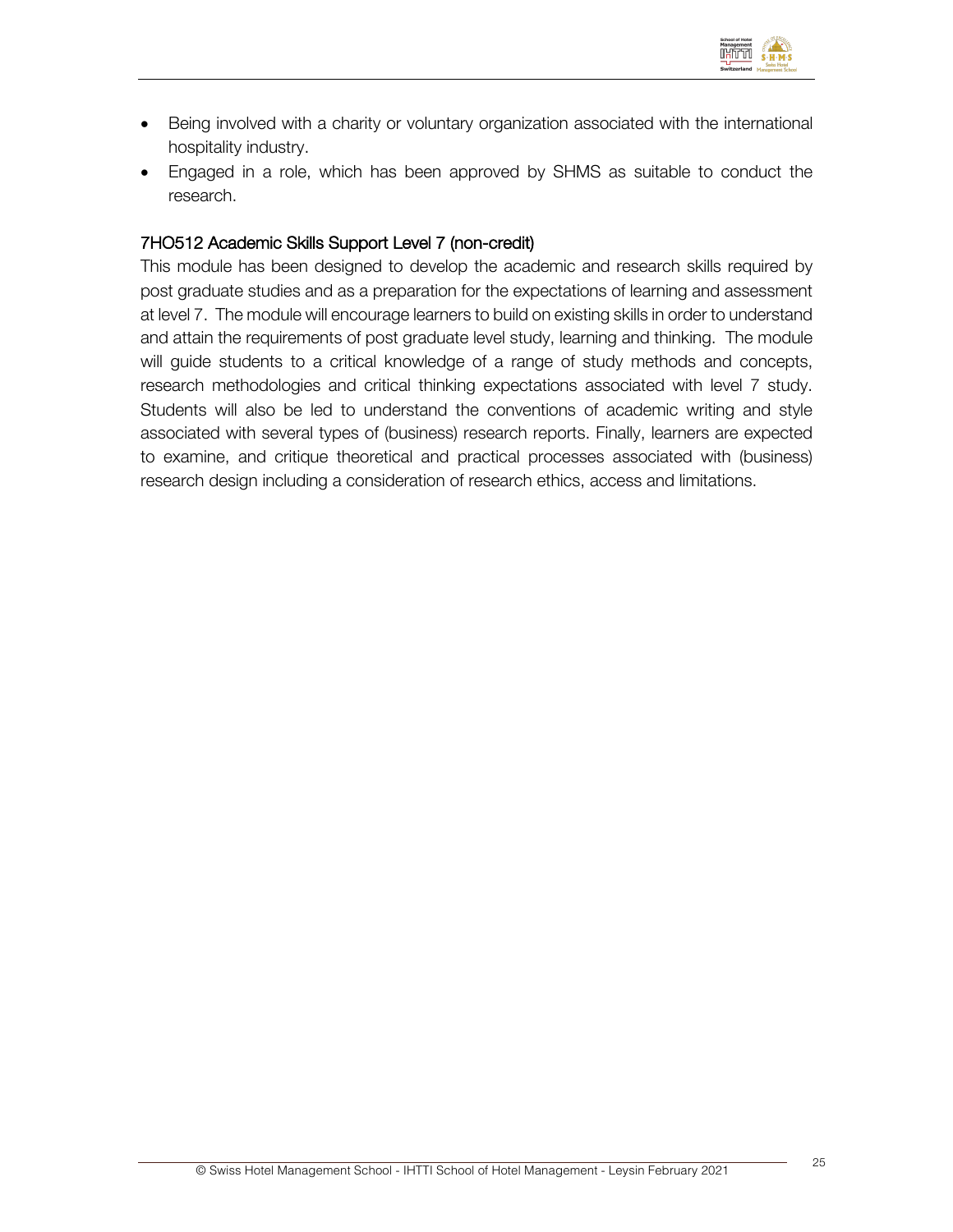# Appendix II: Timetable for Assignment Submissions

|                                                                          |                        |                         | <b>Assessment</b>    |                      |                                                                                     |  |
|--------------------------------------------------------------------------|------------------------|-------------------------|----------------------|----------------------|-------------------------------------------------------------------------------------|--|
| <b>Module Title</b>                                                      | <b>Module</b><br>Code  | No of<br><b>Credits</b> | CW <sub>1</sub><br>% | CW <sub>2</sub><br>% | Assessment<br><b>Submissions</b>                                                    |  |
| Certificate (indicative combination)                                     |                        |                         |                      |                      |                                                                                     |  |
| <b>Managing Risk &amp; Uncertainty</b>                                   | 7HO764                 | 10                      | 30                   | 70                   | Week 05<br>Week 08                                                                  |  |
| <b>Project Management</b>                                                | 7HO707                 | 10                      | 100                  |                      | Week 19                                                                             |  |
| <b>Content &amp; Social Media</b><br><b>Strategies</b>                   | 7HO706                 | 10                      | 100                  |                      | Week 07                                                                             |  |
| <b>Sustainable Value Creation</b>                                        | 7HO753                 | 10                      | 70                   | 30                   | Week 07<br>Week 09                                                                  |  |
| <b>Strategic Revenue Management</b>                                      | 7HO711                 | 10                      | 50                   | 50                   | Week 08<br>Week 09                                                                  |  |
| Diploma (indicative combination)                                         |                        |                         |                      |                      |                                                                                     |  |
| <b>Strategic Directions</b>                                              | 7HO708                 | 20                      | 50                   | 50                   | Week 20                                                                             |  |
| <b>Strategic Experience Design &amp;</b><br><b>Operations Management</b> | 7HO763                 | 10                      | 100                  |                      | Week 17                                                                             |  |
| <b>Innovative Concept Creation</b>                                       | 7HO751                 | 10                      | 100                  |                      | Week 10                                                                             |  |
| <b>Developing Skills for Business</b><br>Leadership                      | 7HO701                 | 10                      | 100                  |                      | Week 11                                                                             |  |
| <b>Evidence-Based Learning</b>                                           | 7HO750                 | 10                      | 100                  |                      | Week 18                                                                             |  |
| <b>Masters</b>                                                           |                        |                         |                      |                      |                                                                                     |  |
| <b>Independent Study</b>                                                 | 7HO703<br>Ωr<br>7HO704 | 60                      | 100                  |                      | Proposal:<br>Friday Week 15<br>Final Submission:<br>7 <sup>th</sup> of January 2022 |  |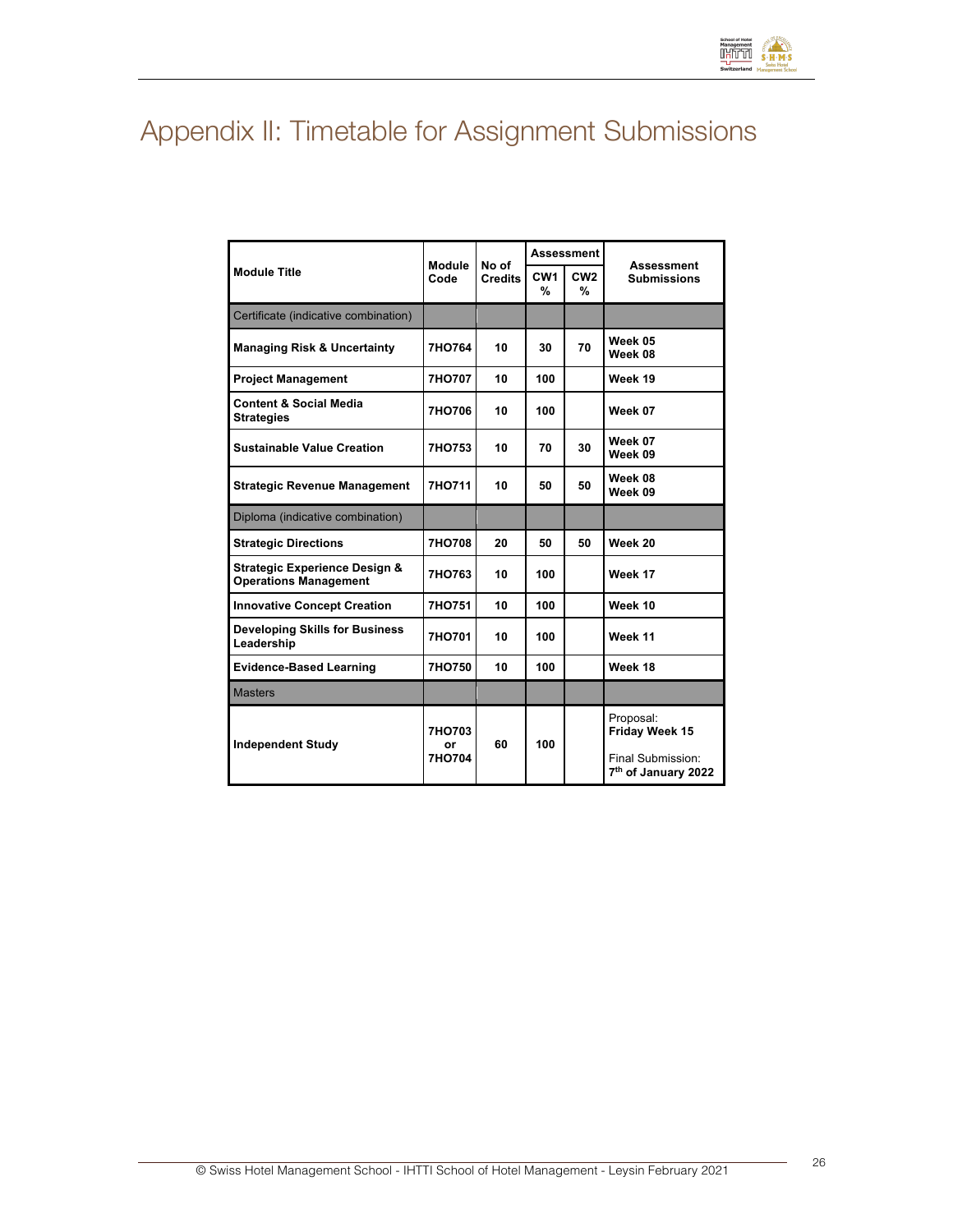

# Appendix III: Postgraduate Grading Scale

| $%$ mark | <b>Mark Descriptors</b>                                                                                                                                                                                                                                                                                                                                                                                                                                                                                                                                                                                                                                                                                                                           | <b>Class</b>       |  |  |  |
|----------|---------------------------------------------------------------------------------------------------------------------------------------------------------------------------------------------------------------------------------------------------------------------------------------------------------------------------------------------------------------------------------------------------------------------------------------------------------------------------------------------------------------------------------------------------------------------------------------------------------------------------------------------------------------------------------------------------------------------------------------------------|--------------------|--|--|--|
| 90-100%  | Meets all criteria in 80-89% range below, plus demonstrates exceptional<br>ability and insight, indicating the highest level of technical competence;<br>work is virtually flawless and has potential to influence the forefront of<br>the subject and may be of publishable/exhibitable quality. Relevant<br>generic skills are demonstrated at the highest possible standard.<br>Exceptional achievement distinguishable even amongst the best quality<br>work and deserving of the highest possible marks within the Distinction<br>grade.                                                                                                                                                                                                     |                    |  |  |  |
| 80-89%   | High to very high standard work with most of the following<br>features: authoritative subject knowledge; a high level of critical analysis<br>and evaluation; incisive original thinking; commendable originality;<br>exceptionally well researched, with a very high level of technical<br>competence; high quality presentation; impressive clarity of ideas;<br>excellent coherence and logic. Work is close to the forefront of the<br>subject and may be close to publishable or exhibitable quality. Relevant<br>generic skills are demonstrated at a very high level. Referencing is<br>consistently used, complete and accurate. Only trivial or very minor<br>errors.<br>Very high-quality work worthy of a high Distinction grade mark. | <b>Distinction</b> |  |  |  |
| 70-79%   | Authoritative, current subject knowledge; a very good level of critical<br>analysis and evaluation – including dealing with ambiguity in the<br>data; significant originality; well researched with a high level of technical<br>competence – work is accurate and extensively supported by<br>appropriate evidence; a very good standard of presentation;<br>commendable clarity of ideas; thoughtful and effective<br>presentation; very good sense of coherence and logic; relevant generic<br>skills are demonstrated at a high level; referencing is very good -<br>consistently used, complete and accurate; a small number of<br>misunderstandings/minor errors only.<br>High quality work deserving of a Distinction grade.               | <b>Distinction</b> |  |  |  |
| 60-69%   | Work is well-developed and coherent; demonstrates sound, current<br>subject knowledge; a good level of critical analysis and evaluation; some<br>evidence of original thinking or originality; quite well researched; no<br>significant errors in the application of concepts or appropriate<br>techniques; a good standard of presentation; ideas generally clear and<br>coherent; relevant generic skills are demonstrated at a good level;<br>referencing is good; minor errors and misunderstandings only, possibly<br>with some deficiencies in presentation.<br>Well above pass standard and worthy of a Merit grade.                                                                                                                       | Merit              |  |  |  |